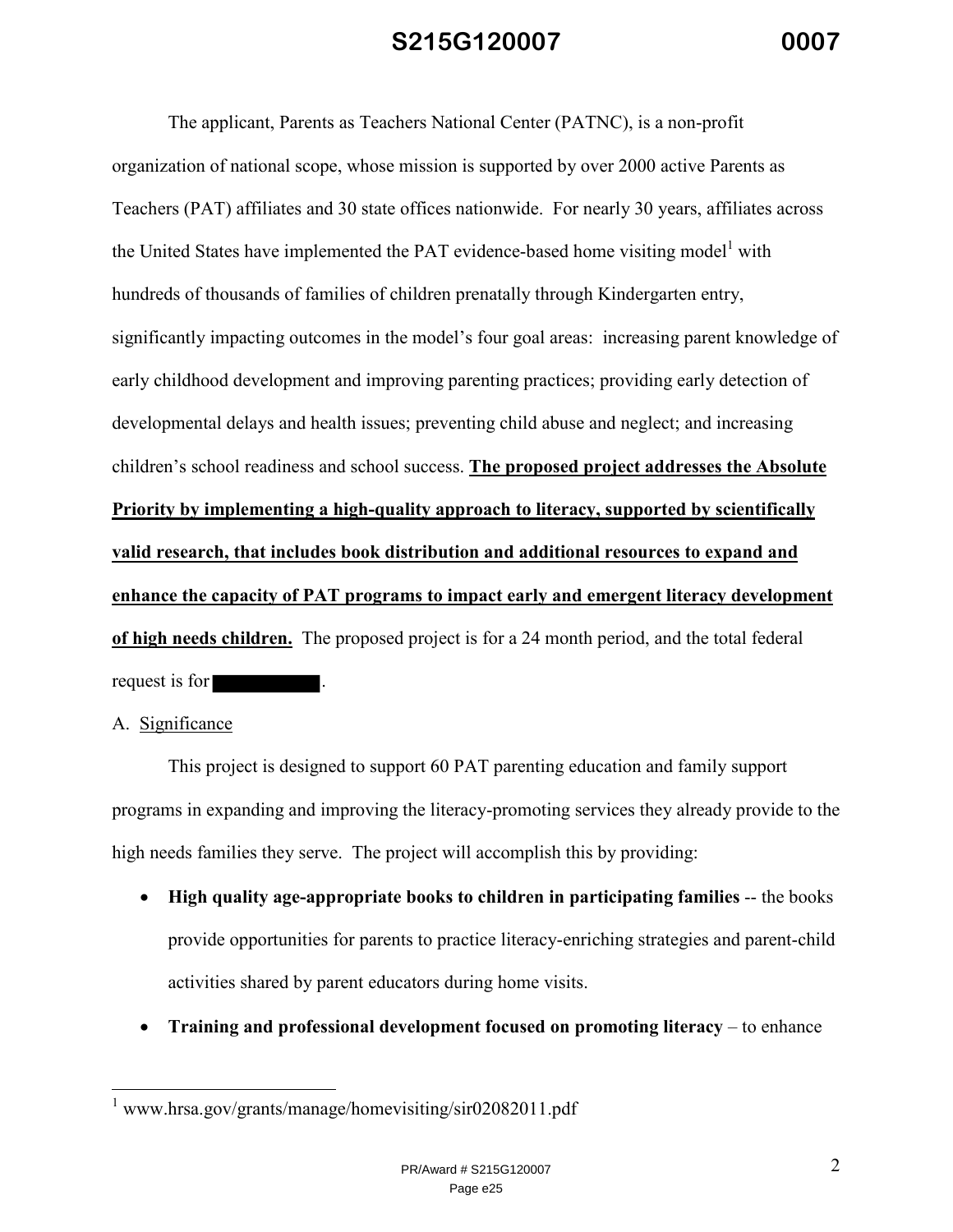parent educators' skills in working with families to create a literacy-rich home environment.

- **Literacy-focused group meetings for families** -- these are designed to increase families' connections to community literacy resources (e.g., the local library), and help families gain additional knowledge and skills related to promoting literacy at home.
- **A high quality hearing screening tool —** used by parent educators trained in use of and protocols for the tool to screen children for possible hearing delays – delays which, if not detected and treated early can significantly negatively impact emerging language and literacy skills

 As noted above, the project combines and builds on two existing promising strategies: parent education provided through the PAT model and book distribution through Dolly Parton's Imagination Library program. Scientifically valid research supports the use of each of these as stand-alone strategies, and studies already indicate that enhancing the PAT model by incorporating Imagination Library also is effective. The evaluation component of the project will add to and build on this evidence base in ways that will inform the early education field.

 The evidence-based PAT home visiting model has four interrelated and integrated components: personal visits, group connections, child screenings, and resource network. The approach to personal visits, which is the cornerstone of the model, focuses on parent-child interaction, development-centered parenting, and family well-being.

 PAT has been extensively evaluated since its inception. There have been four randomized controlled trial studies and seven peer-reviewed published outcome studies. Literacy is a strong focus of the PAT curriculum. Several scientifically valid studies in diverse setting have shown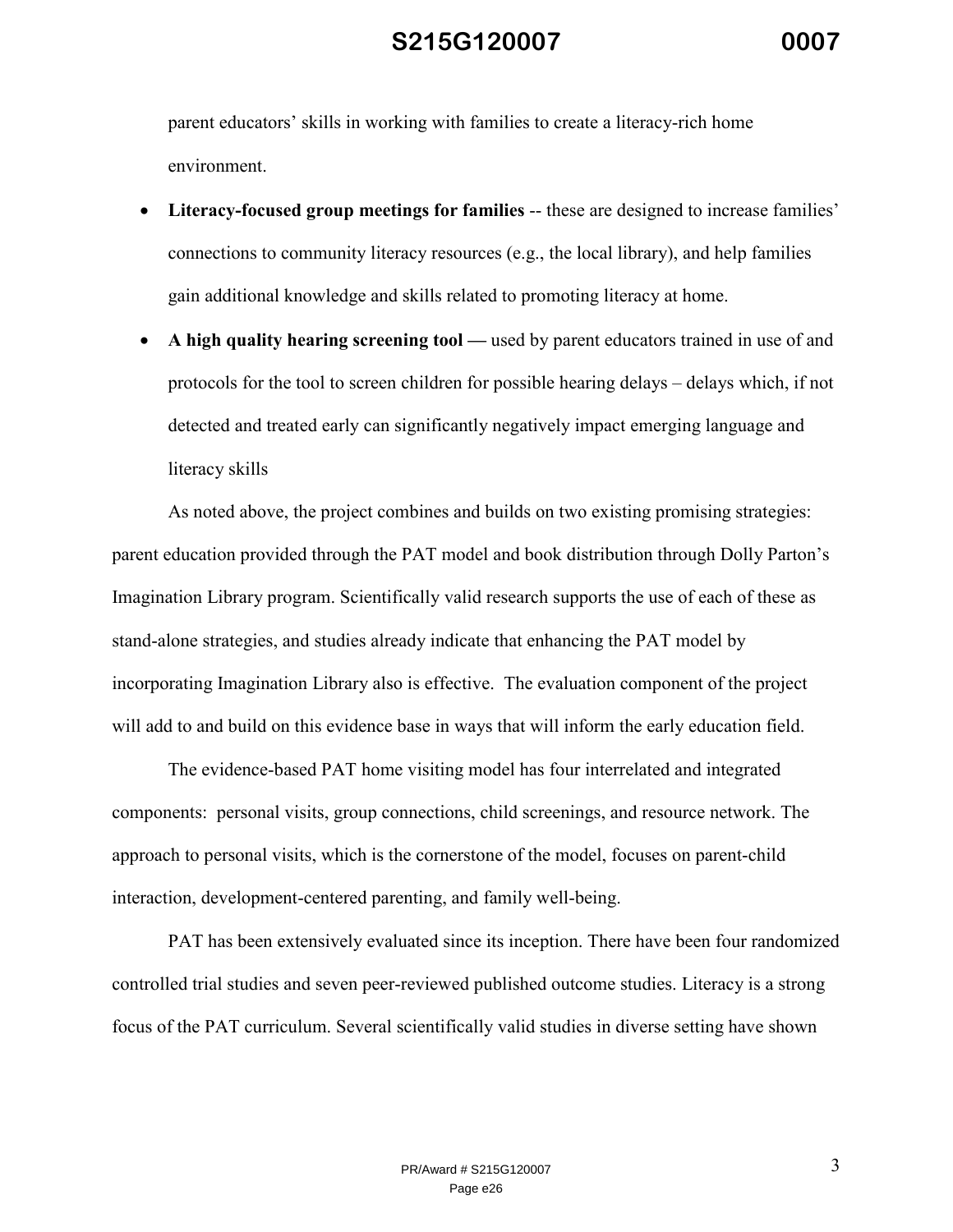that PAT parents engage in more home literacy activities and that children are better prepared at kindergarten entry.<sup>2, 3, 4, 5</sup>

 In 2007, the University of Idaho's literacy content analysis of the Parents as Teacher curricula (for ages prenatal to three and ages three to kindergarten entry) documented the extensive literacy content in the curricula that emphasizes early skills that the National Early Literacy Panel (NELP) have determined reliably predict literacy development in the school years.<sup>6</sup> This content analysis provides a very strong endorsement of the appropriateness of the PAT curriculum for this particular literacy-focused project.

 Dolly Parton's Imagination Library promotes early childhood literacy for children by providing free developmentally appropriate books from birth to age 5, one book a month. Books

 $3$  Pfannestiel, J.C., Seitz, V., & Zigler, E. (2002). Promoting school readiness: The role of the Parents as Teachers program. *NHSA Dialog: A Research-to-Practice Journal for the Early Intervention Field, 6,* 71-86.

<sup>4</sup> Research and Training Associates (2002). BIA Family and Child Education Program: 2001 Report.

<sup>5</sup> Zigler, E., Pfannenstiel, J.C., & Setiz, V. (2008). The Parents as Teachers program and school success: A replication and extension. *Journal of Primary Prevention, 29,* 103-120.

<sup>6</sup> NELP: National Early Literacy Panel (2006). Findings from the National Early

Literacy Panel: Providing a focus for early language and literacy development. Presented at the National Conference on Family Literacy, Louisville, KY.

<sup>&</sup>lt;sup>2</sup> Albritton, S., Klotz, J., & Roberson, T. (2004). The effects of participating in a Parents as Teachers program on parental involvement in the learning process at school and home. E-Journal of Teaching and Learning in Diverse Settings, 1, 188-208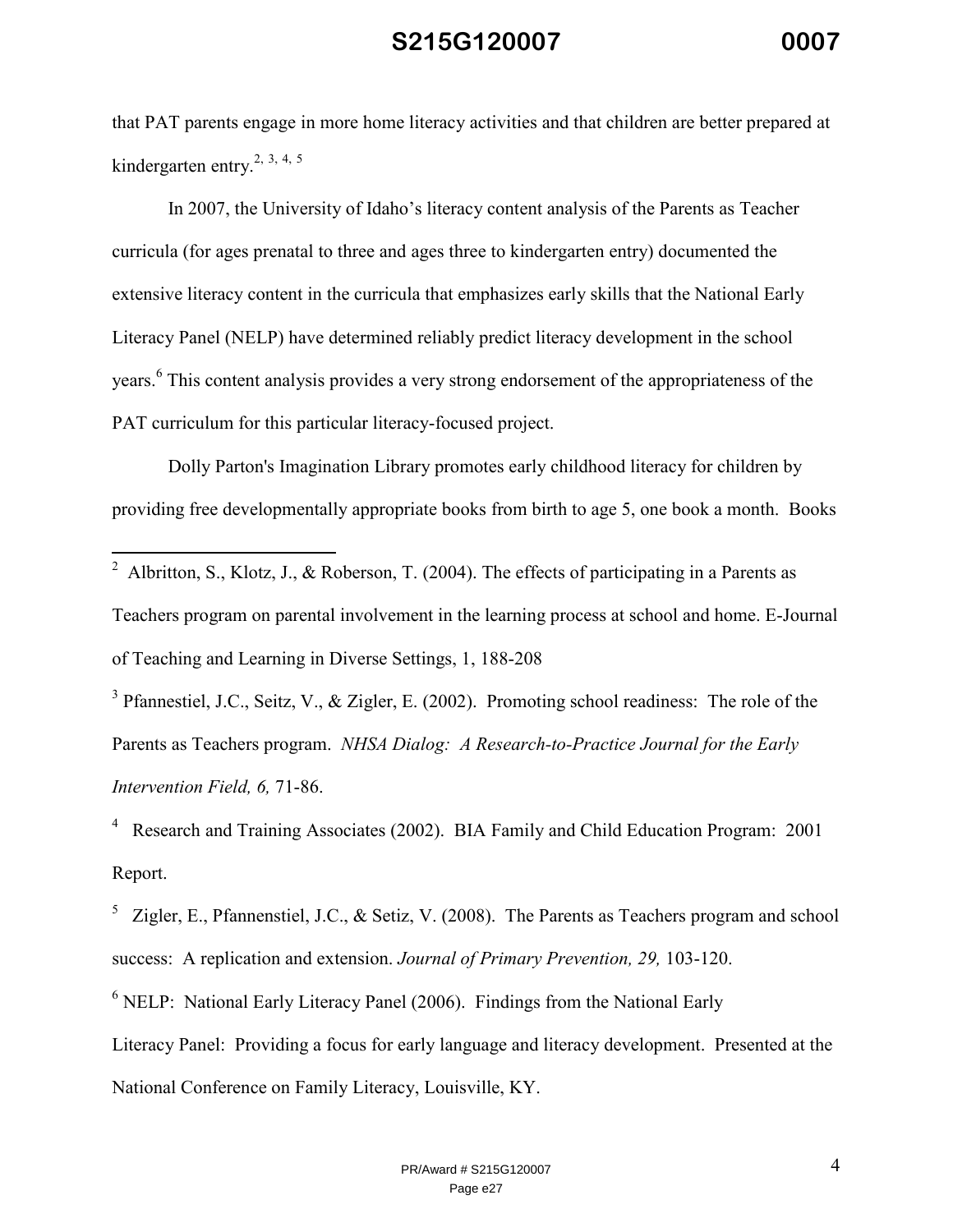selected by a panel of early childhood experts incorporate themes that target age-appropriate developmental milestones. Many of the book titles are available in both English and Spanish. Each book includes a printed card with suggestions for developmentally appropriate parent-child activities that parents can engage in before, during and after reading the books with their child. Studies have demonstrated the potential of Imagination Library impacting children's literacy outcomes.7, 8 Imagination Library participation leads to families reading more to their children. Futhermore, the lower the families' income the greater the impact on frequency of reading. For many families in these studies, the Imagination Library was the primary source of books in the home, and increased exposure to Imagination Library (i.e. increased access to books) was associated with more frequent child-directed reading and discussion of the story.

 The proposed strategy of enhancing the PAT model by adding the Imagination Library book distribution program has been tested out as part of an adaptation of the PAT model implemented with Bureau of Indian Education schools across the country called Family and Child Education (FACE). Through FACE, families with children birth to three receive PAT services and enroll their children in Imagination Library. A summary of two FACE impact studies conducted in 2004 and 2008 shows that 1) participating in Imagination Library clearly results in an increase in the number of books in the home, which is particularly significant for Native American households that tend to have fewer than average books in the home and 2) participation in FACE results in increased literacy activities in the home: parents reading to their

<sup>&</sup>lt;sup>7</sup> High Scope Educational Research, 2003. Evaluation of Imagination Library. Ypsilanti, MI.

<sup>&</sup>lt;sup>8</sup> Ridzi, F., Sylvia, M.R. & Singh, S. (2011). Imagination Library: Do more books in hand mean more shared book reading? A CURAR working paper. Le Moyne College Center for Urban and Regional Applied Research (CURAR)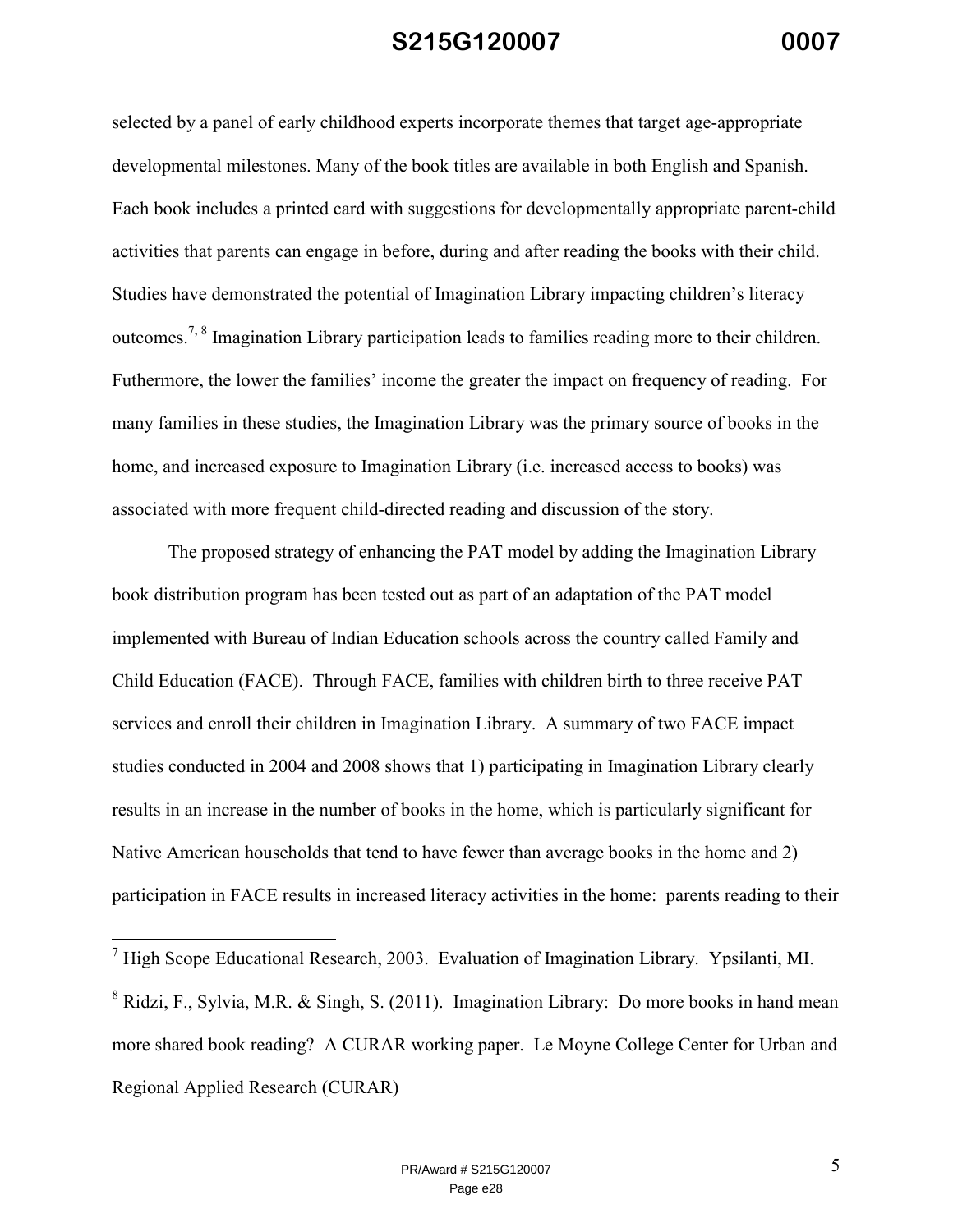children daily or almost daily, children engaging in literacy –related activities such as looking at books, reading or pretend reading, writing or drawing pictures.<sup>9</sup>

 Additional rationale for the approach, including the fit for the targeted population, is provided in Section B, Project Design (pp. 9-10) and Section C, Project Services (p. 12).

#### B. Project Design

l

 This section addresses the quality of the project design selection criterion and provides the details related to how the project addresses the Absolute Priority.

 The project addresses the following research question: Does combining book distribution with a parenting education home visitation program improve the overall literacy environment in the home and increase the literacy skills of children by promoting early literacy and preparing young children to read?

 The project goals are to: 1) increase parent-child literacy activities among parents with children ages birth though 4 and 2) improve oral language skills of children at 4 years of age. The measurable objectives are to:

- Demonstrate the impact on children's oral language and emergent literacy skills and on parent's literacy-promoting behavior of a combined strategy of providing books in the home (one book a month) and providing high quality parenting education through biweekly personal visits, bi-monthly group meetings, annual screening and ongoing resource network, with a strong emphasis on parent-child literacy promoting activities
- Provide online training, professional development and a learning community for the parent educators implementing the project to ensure high quality implementation.

<sup>&</sup>lt;sup>9</sup> Research and Training Associates (2010). Family and Child Education (FACE) Impact Studies: Synthesis of 2004 and 2008 findings. Overland Park, KS.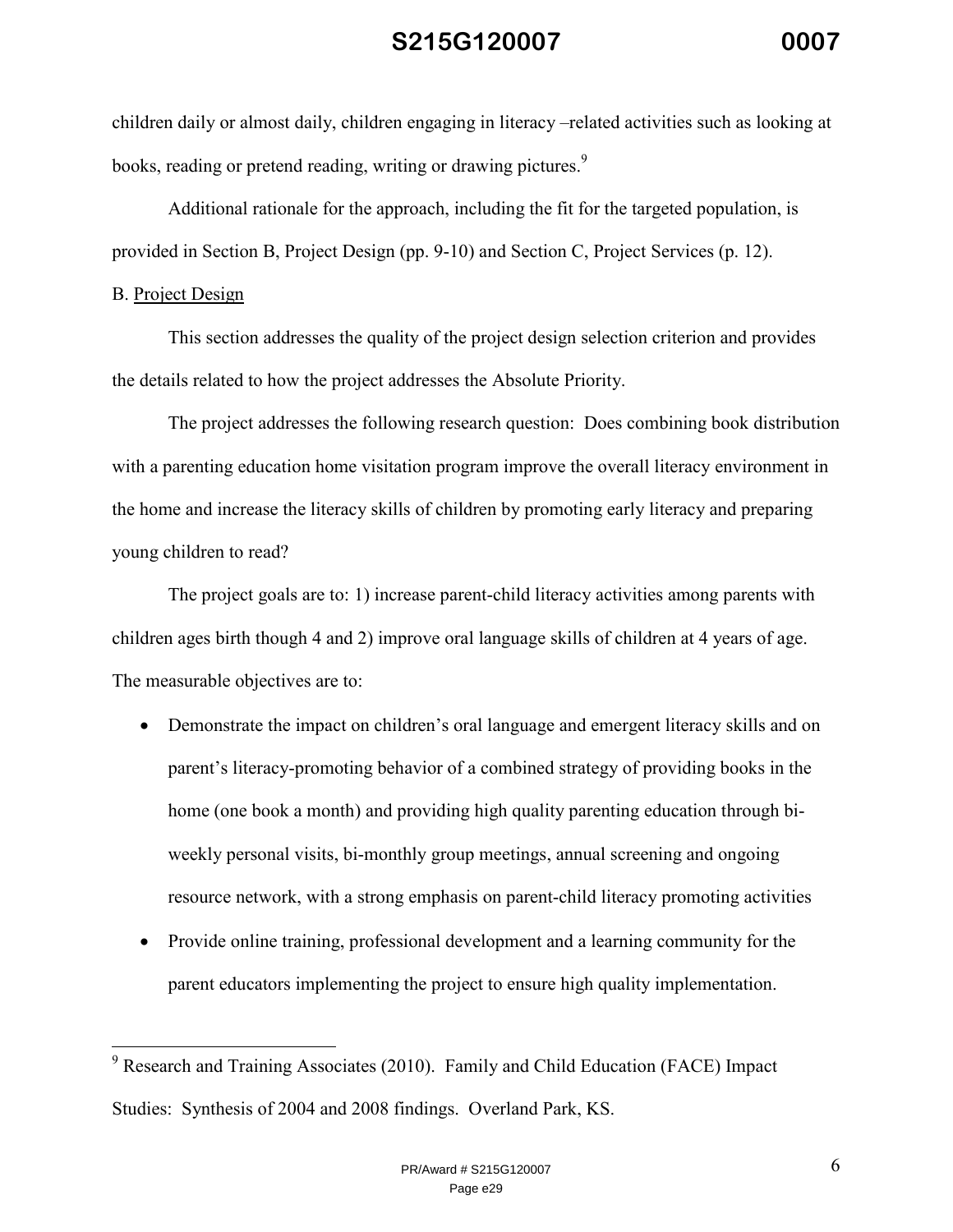- Positively impact literacy outcomes for 2000 children who will be under the age of five at the end of the project period in 60 PAT programs in five states across the country. Outcomes to be measured are:
- Parents' frequency of reading to children and frequency of other language and literacy related activities (rhymes and songs, word play games, asking open ended questions, longer conversations), and use of library resources
- Number of children with possible language delays identified through hearing and developmental screening and referred for evaluation, or follow-up services
- Children' oral language at age 4 (in their home language)
- Children's knowledge of books and print
- Number of age appropriate books in the home

 To meet the objectives, PATNC will implement this innovative program of high quality services designed to improve the literacy skills of preschool aged children and the literacypromoting skills of their parents consisting of the evidence based PAT home visiting model that will provide parenting education and child development information for parents, with a focus on information related to enhancing literacy through parent-child activities, group activities linking families and local libraries, annual screening, and a resource network, enhanced with the Imagination Library book distribution program. A logic model illustrating how the project activities and outcomes are linked is included in the Other Attachments section of the application.

 Our network of state offices will help identify 60 programs (at least 25% of which serve rural communities) that meet predefined criteria consistent with addressing the Absolute Priority and Competitive Preference Priorities 3 and 4 (Early Learning Outcomes and Serving Rural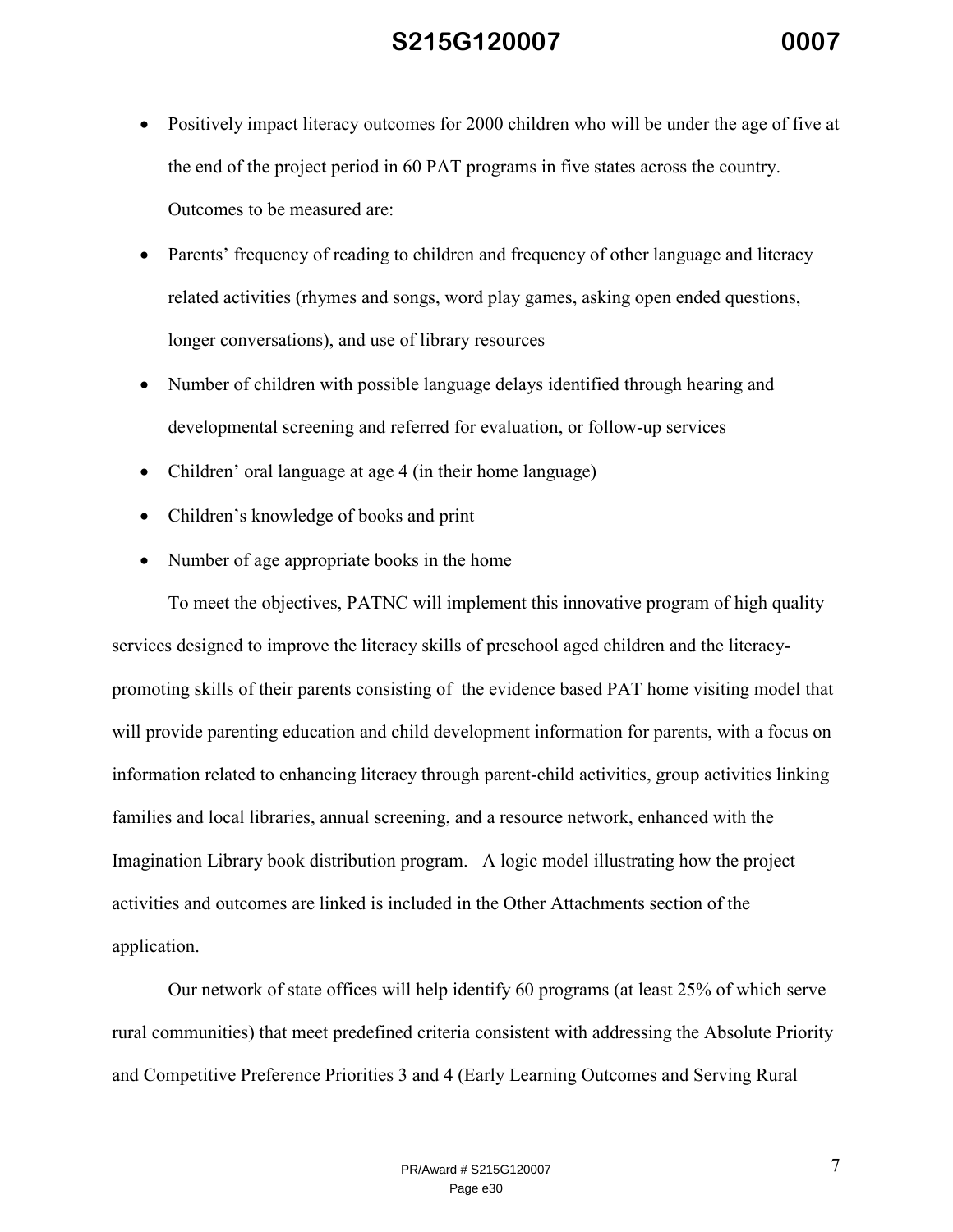LEAs). Programs will need to serve high needs families in the attendance boundary of High Needs LEAs and/or rural LEAs (as defined in the Notice Inviting Applications). Recruitment of sites will take place primarily in Colorado, North Carolina, South Carolina, Illinois, Texas and Virginia. The state offices in these 5 states have agreed to assist with the recruitment process (see letters of support in the Other Attachment section).

 Participating families (either newly enrolled or previously enrolled in PAT) with children aged 3 ½ or less at the project onset will receive PAT services for 18 months consisting of biweekly personal visits, at least bi-monthly group connections, annual developmental and health screening, and ongoing resource network, delivered with fidelity to the PAT model. The target child in the family will be enrolled in Imagination Library and will receive one book each month for 18 months. Children will receive an annual high quality hearing screening using the otoacoustic emissions (OAE) screening tool

 The parent educators in the participating PAT programs will receive online literacy training and professional development via webinar on topics related to enhancing literacy such as Dialogic Reading (an evidence-based parent-child reading technique where the adult uses a series of structured prompts during shared book reading to help the child become the teller of the story), how to promote shared book-reading, journaling to promote literacy, activities to build on the Imagination Library books. Other interested early educators in the community and local librarians will be invited to participate also. (This activity addresses Competitive Preference Priority 2 - Technology). The parent educators also will participate in an online learning community to share best practices with one another. This learning can be shared with other PAT programs. (This activity also addresses Competitive Preference Priority 2 – Technology.) The participating PAT program will receive the standard program support package from PAT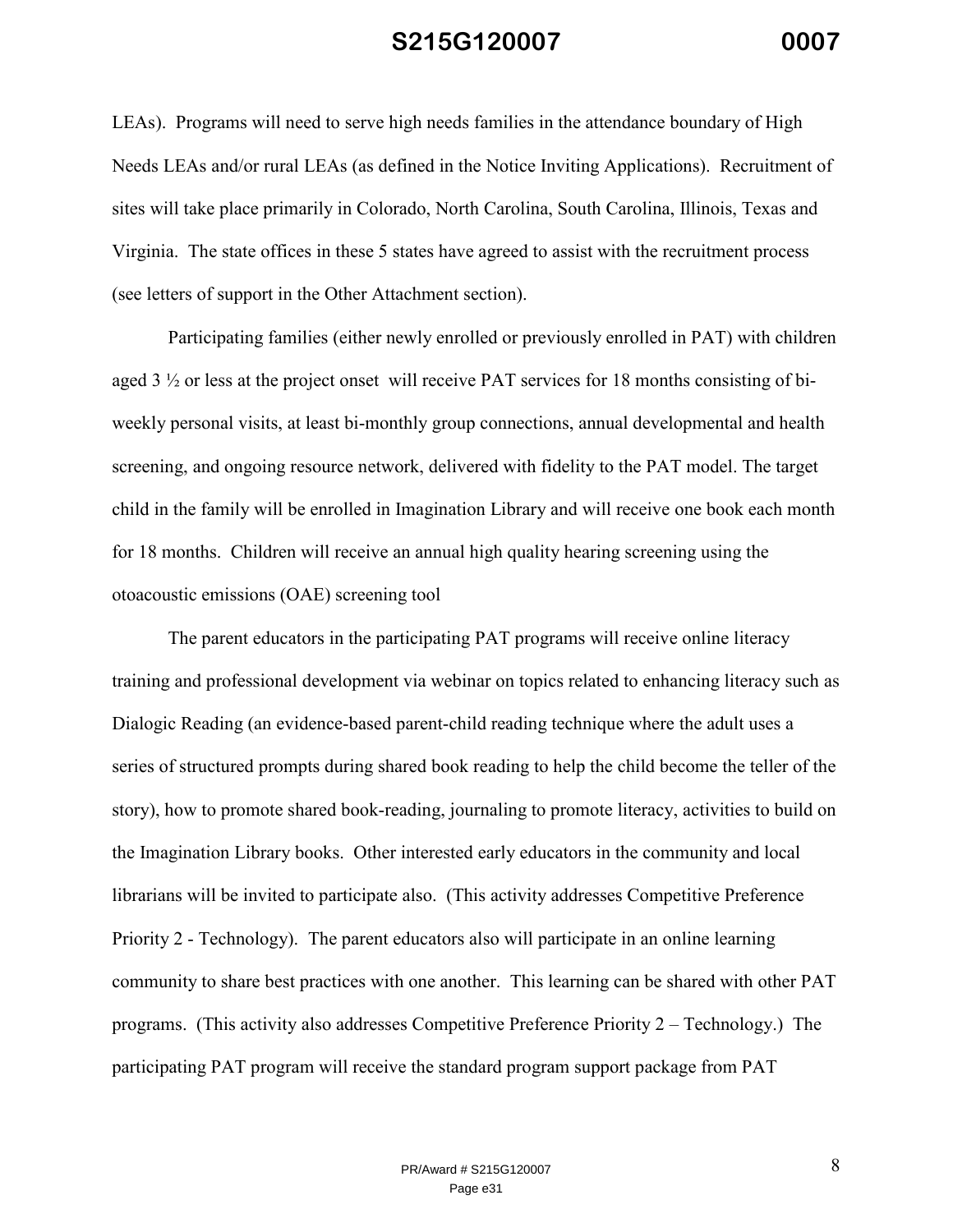national center to ensure quality implementation of the model and adherence to the PAT quality standards. Each program will receive an annual honorarium for participating (to cover staff time to attend training, recruit families, complete paperwork, and compile report, and the costs associated with receiving annual PAT program support). The honorarium will be paid out subject to the program meeting project benchmarks (recruiting families, submitting enrollment information to evaluator, enrolling children in Imagination Library, participating in training and professional development, and submitting required service delivery reports according to a defined schedule.)

 Each program will be provided with an OAE screening tool plus training in how to use it, and with additional funds to provide bi-monthly group meetings in collaboration with local libraries or community literacy resources.

The rationale for the proposed activities includes the following:

<u>.</u>

- The proposed activities are supported by the cited studies. The two main components of the project – Parents as Teachers and Imagination Library – both have evidence to support their effectiveness as summarized in the section A.
- Studies show that the number of books in the home is a strong predictor of children's later success in school.<sup>10</sup> High needs families (particularly low income families) may lack the resources to provide many high quality, developmentally appropriate books in the home. Rural families may not have easy access to local library resources. Imagination

<sup>&</sup>lt;sup>10</sup> Evans, M.D. R., Kelley, J. Sikora, J. & Trieman, D.J. (2010). Family scholarly culture and educational success: Evidence from 27 nations. *Research in Social Stratification and Mobility, 28(2), 171-197.*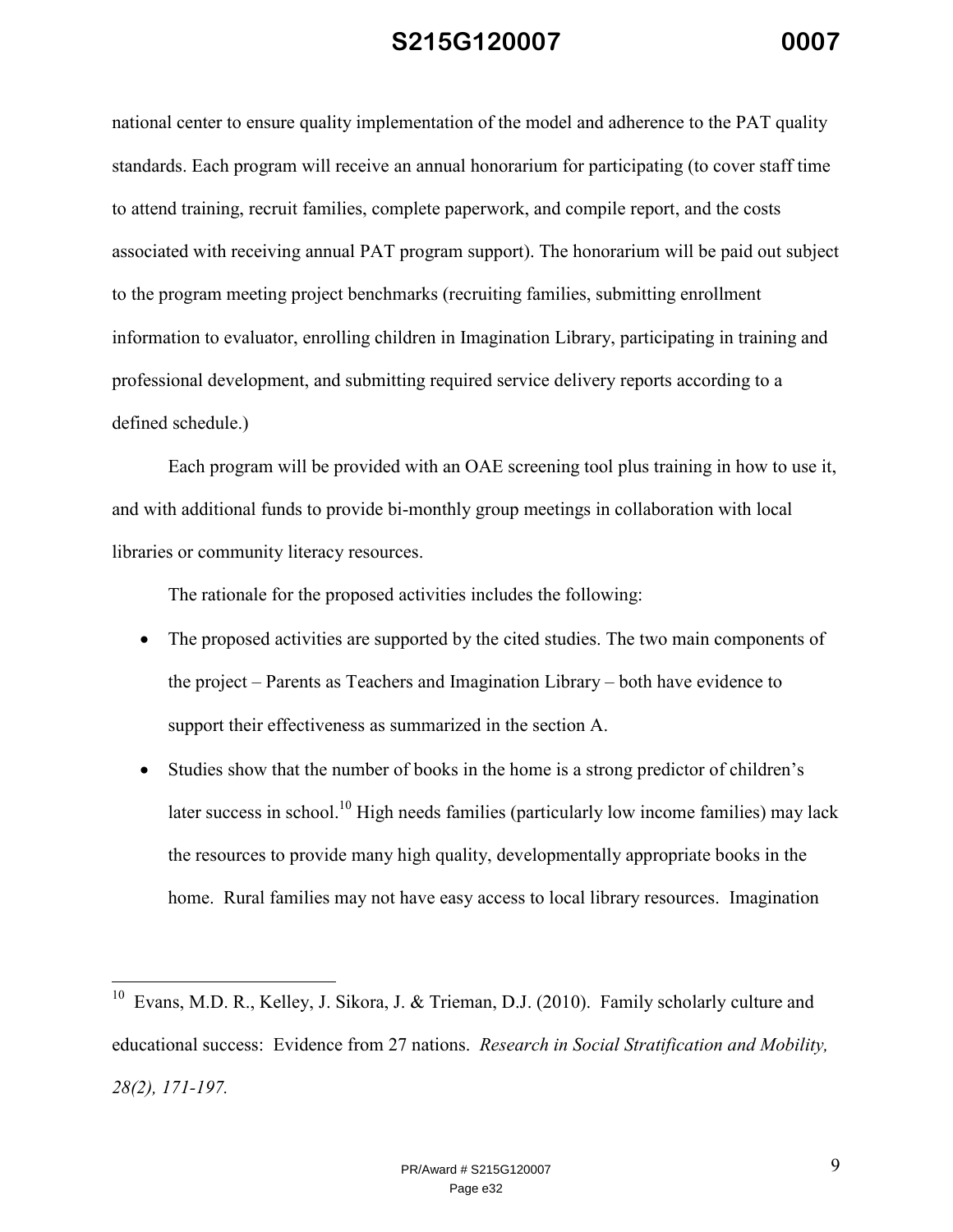Library brings the high quality books to the family; the books are theirs to keep, allowing them to build a home library.

• Book distribution alone is unlikely to have enduring impact. However, when partnered with an evidence-based parenting education model that teaches parents about the importance of their role in promoting their child's early literacy skills, gives them additional tools and resources to create a literacy-rich home environment, addresses the development of the whole child, and focuses on the parent-child relationship, the impact is expected to be much greater.

Addressing the Competitive Preference Priorities. The details about how the design/strategies address the Absolute Priority and Competitive Preference Priority 2 – Technology - have been provided above (pp. 5-9).

 Competitive Preference Priority 3 (Improving Early Learning Outcomes) is addressed through the project's design and intent to improve the early literacy home environment and the oral language skills of high needs children through age 4. Both of these outcomes are linked to later school readiness and success for high need children.

 Competitive Preference Priority 4 (Serving Rural LEAs) is addressed through the subset (at least 25%) of the participating PAT sites that will be ones that serve high needs children located in the attendance boundaries of rural local educational agencies (as defined in the notice). In 2010-2011, fully 41% of reporting PAT programs served families living in rural communities.

 The proposed project is coordinated with other resources in that the local PAT services being provided to the families are already being funded either by local school districts, community sources (private grants), or state or federal resources. This project is leveraging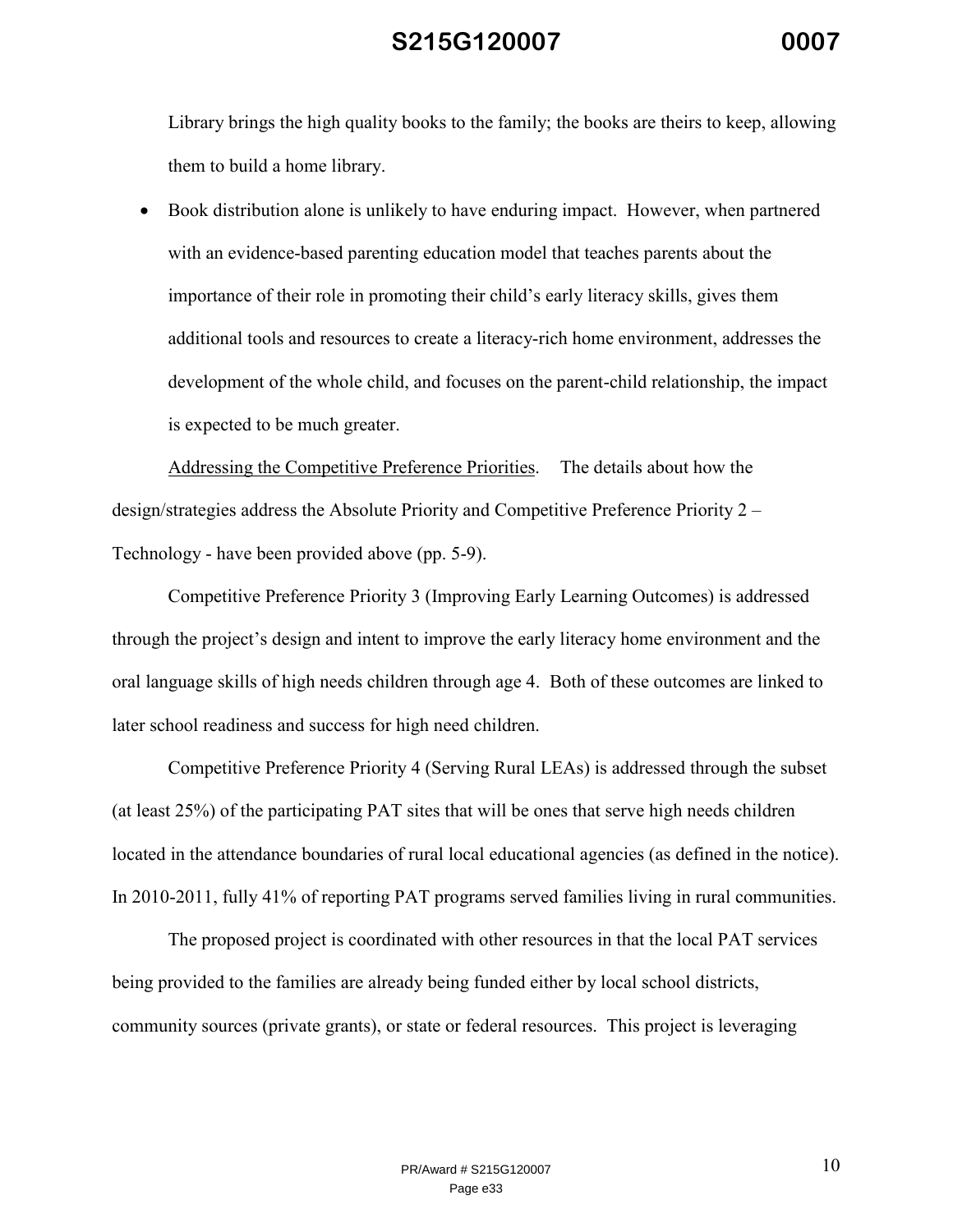those resources to provide even better programming to families to further enhance literacy outcomes.

 Performance feedback and continuous improvement are incorporated into the project design. We will collect data from participating families at baseline, at the end of Year 1 and again at the end of Year 2. The Year 1 performance data will provide information on whether outcomes are trending in the expected direction. If there are any unexpected variances, we will examine the possible causes and use this analysis to inform the content and direction of targeted mid-course technical assistance.

 Programs document service delivery through use of a web-based tool called Visit Tracker. We will get Visit Tracker reports at least quarterly from the sites documenting the level of service delivery they have provided to participating families. If there are issues with their level of service delivery, programs will be contacted by the PATNC program support team who will provide technical assistance and develop action plans if needed. If or when fidelity of implementation issues occur that apply across the sites, the professional development webinar topics can be targeted to address those issues.

 Payment of the honorarium will be tied to the sites meeting certain project benchmarks related to service delivery, reporting, and data collection. If benchmarks aren't met, payment will be withheld until the program is in compliance.

 Lastly, the on-line learning community will be a resource for assessing the need for and providing support and strategies for continuous improvement.

#### C. Project Services

 The proposed project services – Parents as Teachers and Imagination Library - have already been shown to be appropriate for the target population for this project; both have

> PR/Award # S215G120007 Page e34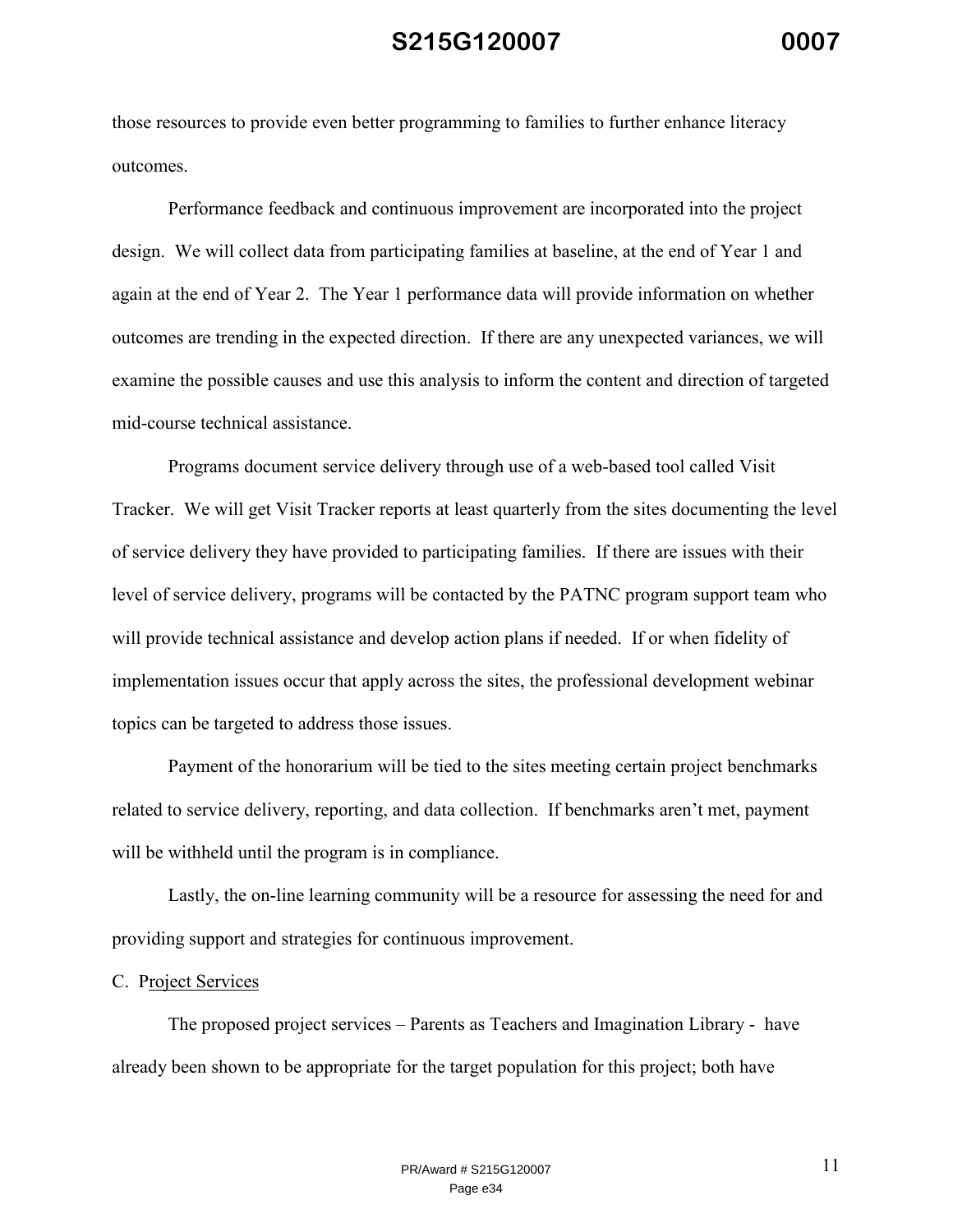demonstrated impacts for high needs children and families. The Parents as Teachers home visiting model was named by the U.S. Department of Health and Human Services as meeting the evidence standards needed to implement the Maternal, Infant Early Childhood Home Visiting Initiative, which is targeted at families in very high needs communities across the country.

 The project will ensure access for underrepresented groups by recruiting programs that already serve a high percentage of high needs families and that serve families in the attendance boundaries of high needs LEAs. Only high needs families as defined in the NIA (examples listed include living in poverty, English learners, new immigrants, or children with disabilities) will be eligible to participate in the project.

 Children in high needs families often have lower literacy skills at the start of kindergarten, including much smaller vocabularies.<sup>11</sup> They typically are exposed to much less language in print and oral forms. Parents in high needs families often are lower literate as well, and may be uncomfortable reading to children. High needs families have fewer resources to purchase books and often lack access to libraries, so the children have limited access to appropriate reading materials in the home. They may also lack resources to have children screened so would be less likely to have hearing issues identified early enough to get them taken care of before child starts school. The services proposed for this project are appropriate for the target population in that they:

• encourage the use of simple, effective strategies for promoting literacy that all parents can use, regardless of ELL status, literacy levels, reading level, or income level

-

<sup>&</sup>lt;sup>11</sup> Hart, B. and Risley, T. (2003). The early catastrophe: The 30 million word gap by age 3, *American Educator*, 27, pp 4-9.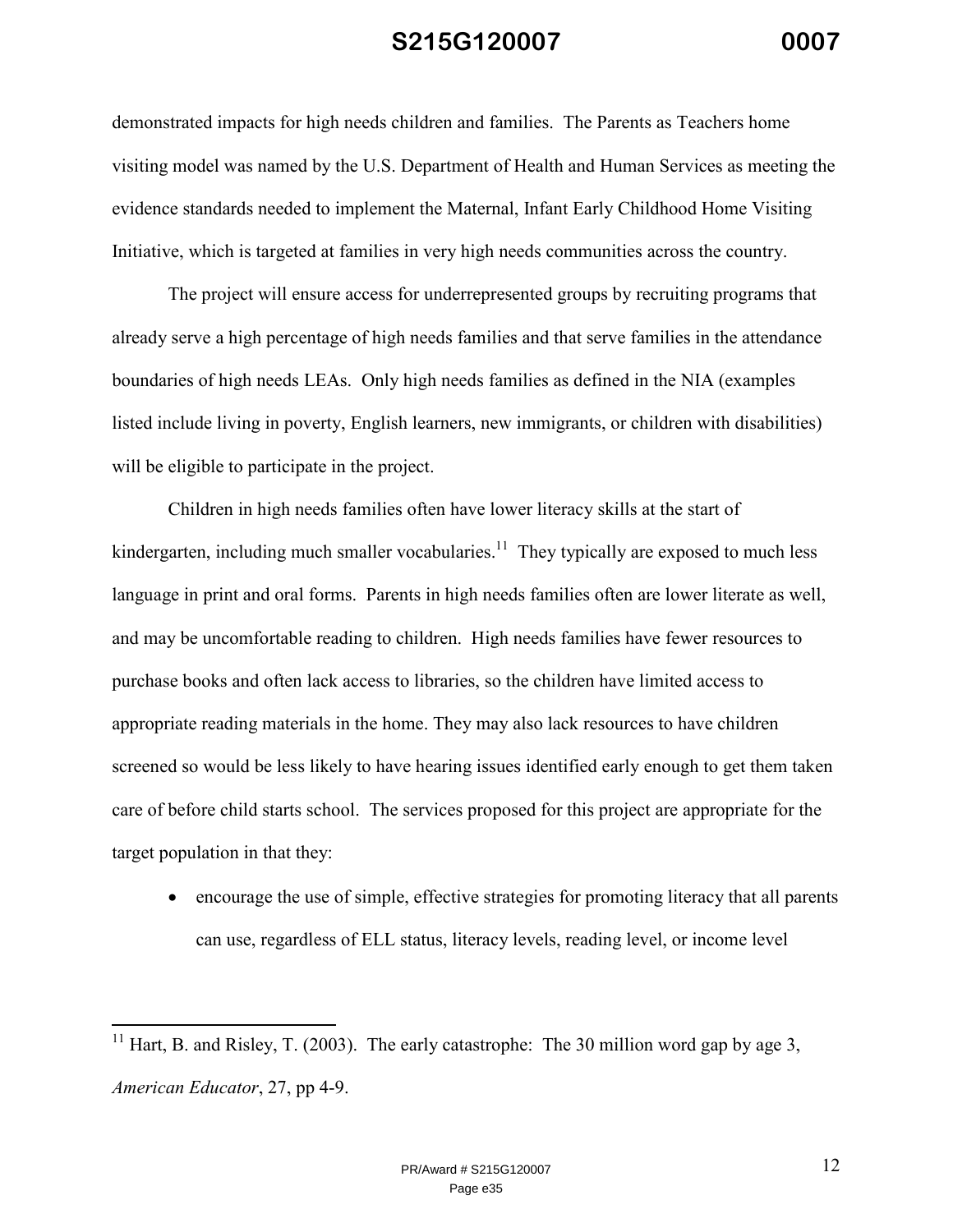- involve a home visitor who will suggest and modeling literacy promoting activities for parents and children, provide resources, and connect the activities to the child's school readiness and success
- are delivered over 18 months, giving families time an extended length of time to incorporate the knowledge and skills they acquire into their parenting practices.
- bring parenting information and print materials right into the families' homes
- provide group meetings at local libraries so that families will get better connected with the library and will increase their use of those resources.

 The project services include a significant amount of training and professional development for the parent educators implementing the project. The main training for parent educators is a 3-hour on-line Literacy training. In addition, there will be approximately 9 hours of professional development delivered bi-monthly via webinars. The webinars will focus on literacy promotion activities, Dialogic Reading, and understanding how development of the whole child, family well-being, quality of the parent-child relationship, and development-centered parenting all can contribute to achieving literacy outcomes for children.

 The amount of training and professional development to be provided exceeds the standard number of in-service hours required of PAT parent educators annually in order to renew their PAT certification and maintain the quality of service delivery, and contributes to ensuring high quality products and services from the proposed project.

 PATNC has established quality standards for delivery of the PAT with fidelity to the model. The ongoing program support and technical assistance around model implementation to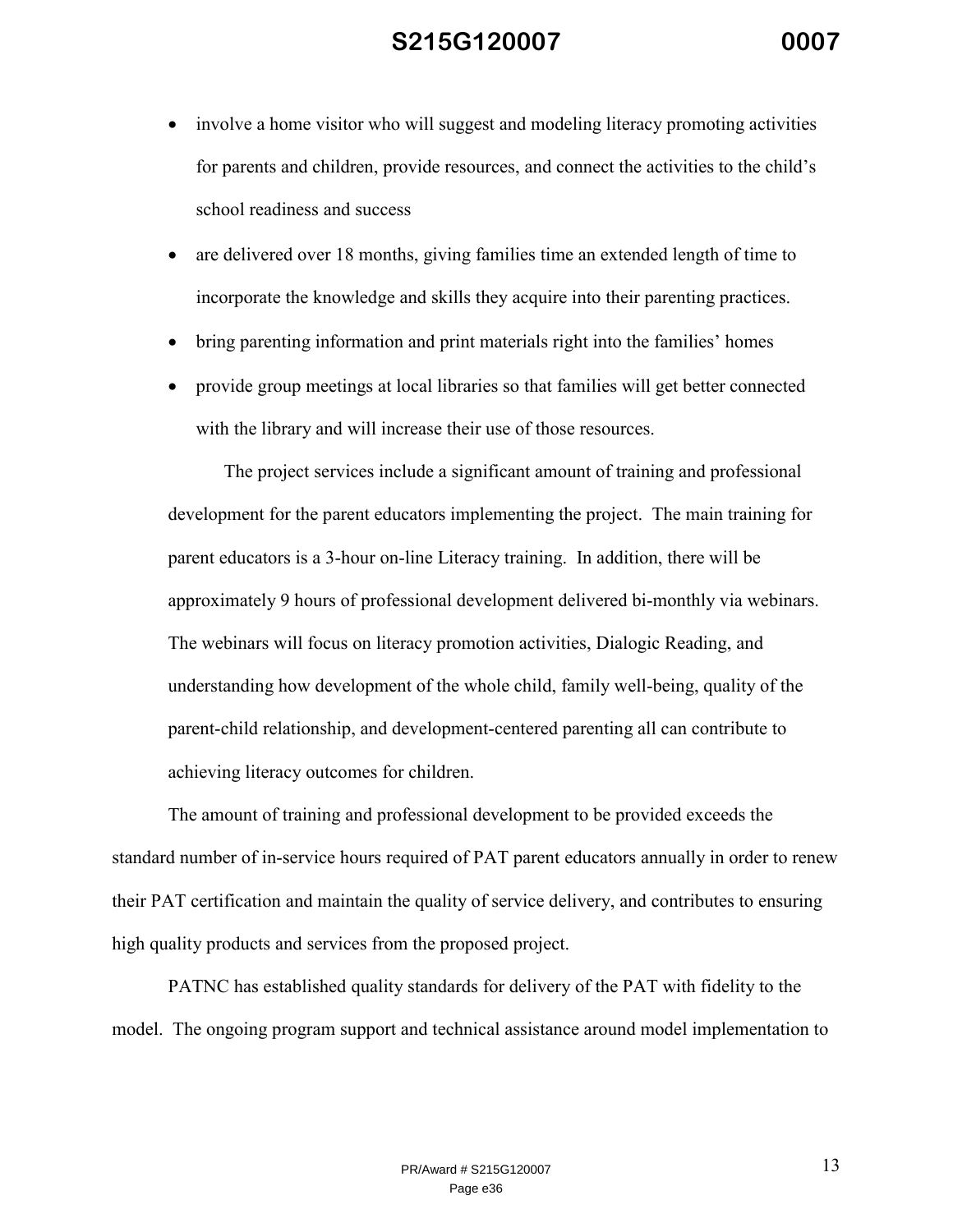be provided to the participating programs will help ensure the overall quality of PAT services being delivered.

#### D. Project Resources

 Because existing local, state or federal funding streams already support the participating PAT programs, most of the direct service delivery costs associated with this project are already covered, greatly reducing the cost of implementing the project.

 Most of the other major direct expenses associated with this project are either one-time costs (such as the cost of the OAE machines) or costs necessitated by this particular project (the honoraria for the participating sites, the project management costs and the evaluation costs). Ongoing costs to maintain this project at the 60 participating sites would be minimal (primarily the costs of the Imagination Library books, at approximately per child per year).

 Through this project, there is the potential to identify children with possible hearing delays and refer them for further assessment and treatment. The upfront costs associated with providing the OAE screening tool are small compared to impact and long term costs of not identifying or treating hearing loss early.

Similarly, the cost of providing books through Imagination Library is very small (per child per year) compared to the costs of providing remedial reading for kids that start school not ready to read or the costs associated with children who are held back in school because of low academic performance resulting in part from having poor reading skills..

 In general, home visiting is a strategy that has a strong return on investment. When well implemented and targeted to families who benefit most, as is the intent with this project, it has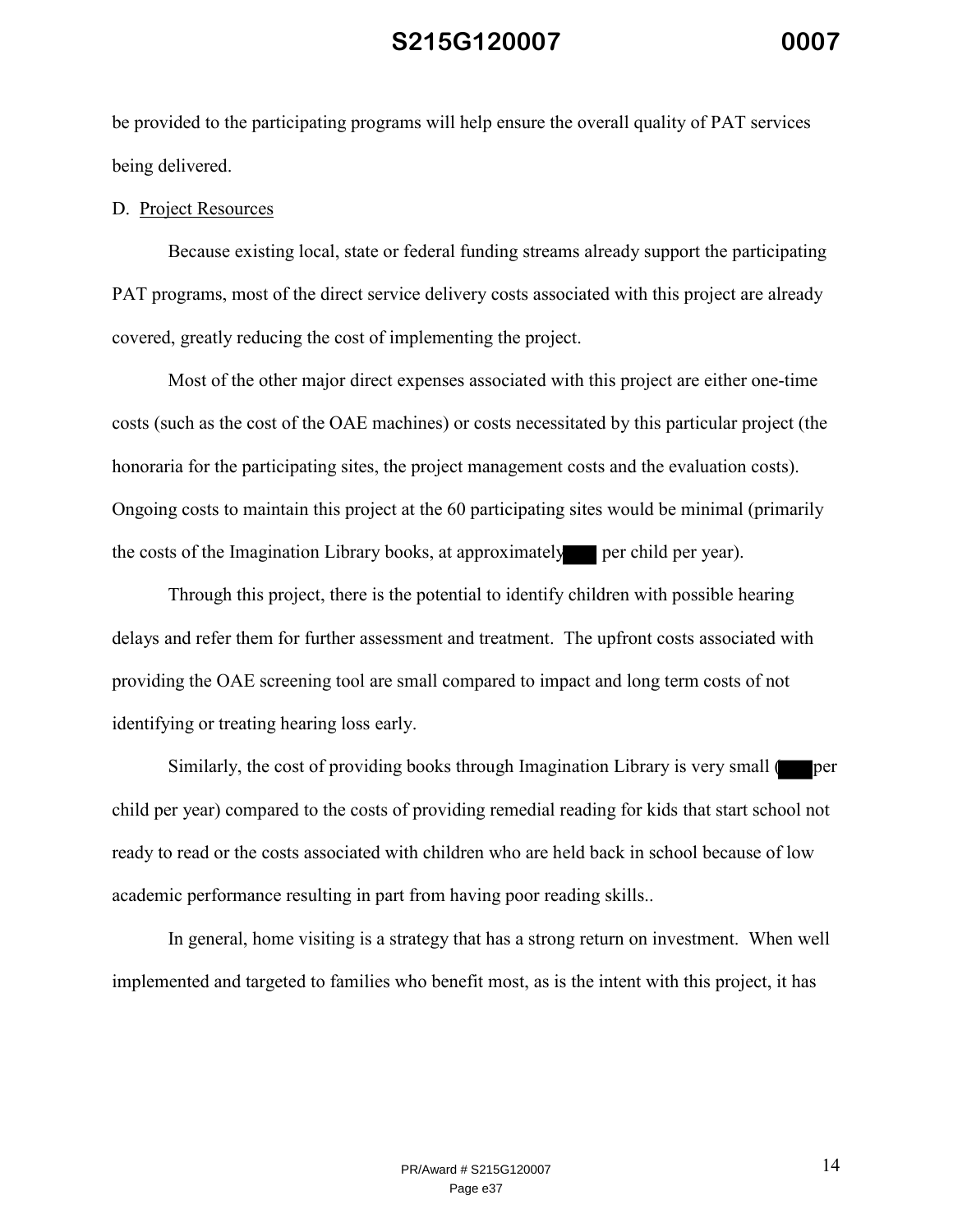been shown to return up to for every tax dollar invested<sup>12</sup>, making this a very reasonable investment. The enhancement to the PAT home visiting model being demonstrated through this project will likely yield additional returns for very little additional investment.

 The impacts on the parents and children who participate will endure beyond the grant period in terms of the improved parenting strategies and increased parent-child literacy promoting activities. Parents would be expected to continue to implement the strategies once the children enter kindergarten and beyond, continuing to reinforce literacy skills and positively impacting children's academic performance.

 Lastly, the training and professional development provided to the parent educators will benefit all current families in their caseloads, not just those participating in the project, both during and after the project period.

#### E. Project Management Plan

 Included in the Other Attachments is a project timeline with responsibilities and timeframes. The overall timeline includes a 3 month start up period to finalize site selection, recruit families, collect pre-test data and train parent educators, an 18-month implementation phase to provide the program services, conduct the professional development and ongoing program support activities, and collect mid-project data, and a 3 month ramp-down period for post-test data collection.

 PATNC has extensive experience in designing and managing large projects with multiple sites and in managing and executing federal grants of the size and scope of the proposed project.

Home Visiting.pdf

<u>.</u>

<sup>&</sup>lt;sup>12</sup> http://www.pewstates.org/uploadedFiles/PCS\_Assets/2011/The\_Business\_Case\_for\_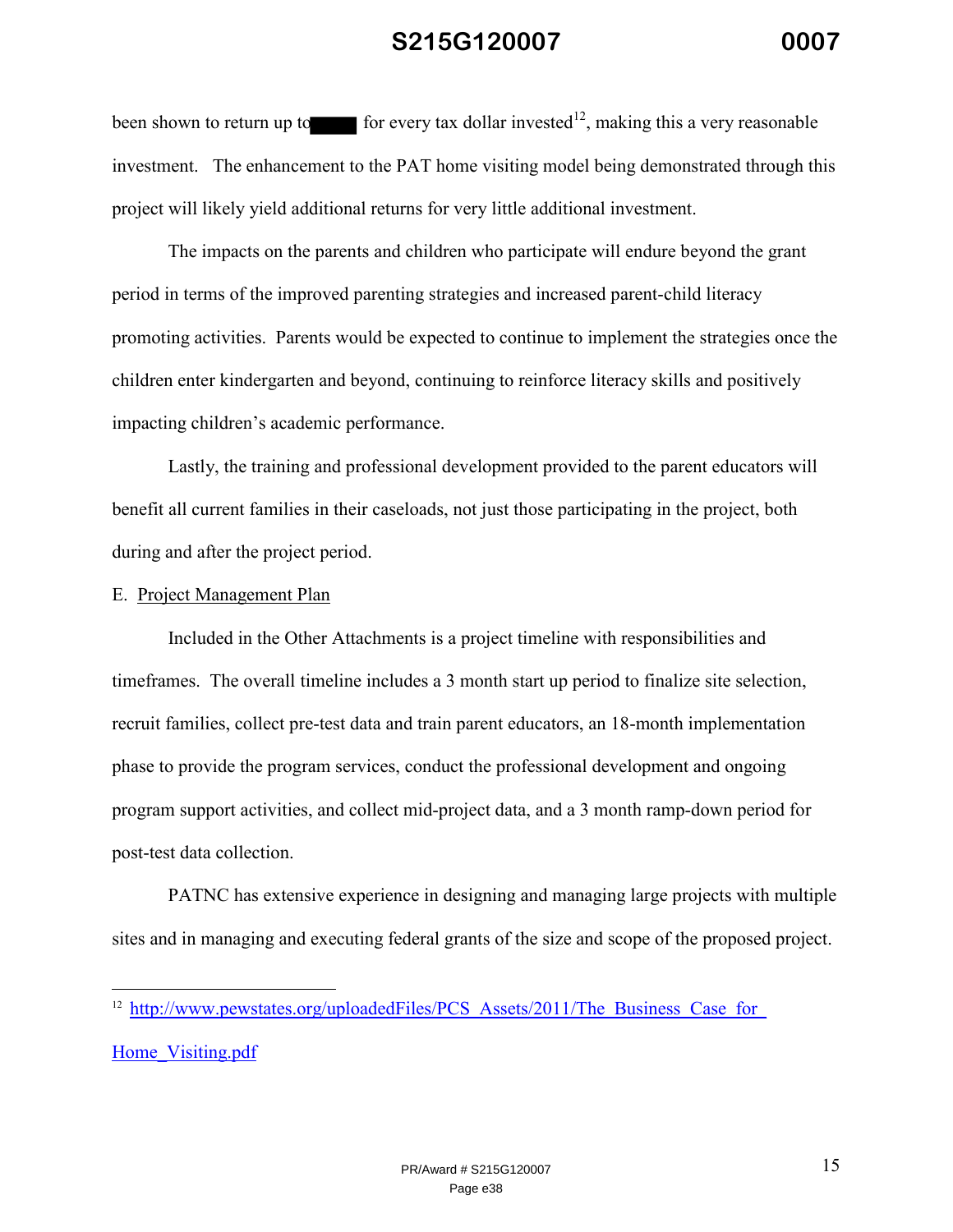PATNC has managed the replication of the Parents as Teachers service model in all 50 states and seven other countries. We currently are implementing a five-year Department of Education Investing in Innovations (i3) validation grant (awarded in 2010) and are completing a three year Department of Education Fund for the Improvement of Education grant. We have previously received managed other multi-year and multi-million dollar federal grants and contracts from the Departments of Education, Health and Human Services and Defense and from private philanthropies such as the

We have both the expertise and capacity to manage the Innovative Approaches to Literacy grant.

 To accomplish this project, the core Management Team will consist of a full time (1 FTE) project manager, supervised part-time (.25 FTE) by the Senior Manager for Special Projects, and supported by a Training Director (.2 FTE) and a Research Director (.10 FTE). We will contract with the Center for Early Education Evaluation at HighScope to conduct the evaluation for the project. The evaluator will consult regularly with the Parents as Teachers Director of Research and Quality and the Manager of Research and Evaluation. The project manager will be hired specifically for this project. A job description for this position and resumes for the other key personnel and the evaluator are attached in the Other Attachments, as are additional documents supporting the qualifications of the evaluators.

The Key Personnel, primary responsibilities, qualifications and experience are as follows:

 **Senior Manager for Special Projects (.25 FTE). Kate McGilly, PhD**, Kate McGilly, Ph.D. will serve as project director. She will supervise the project manager, produce and submit grant and budget reports, oversee budget expenditures and ensure that they are allowable, ensure compliance with federal regulations, work with the accounts payable specialist and the CFO to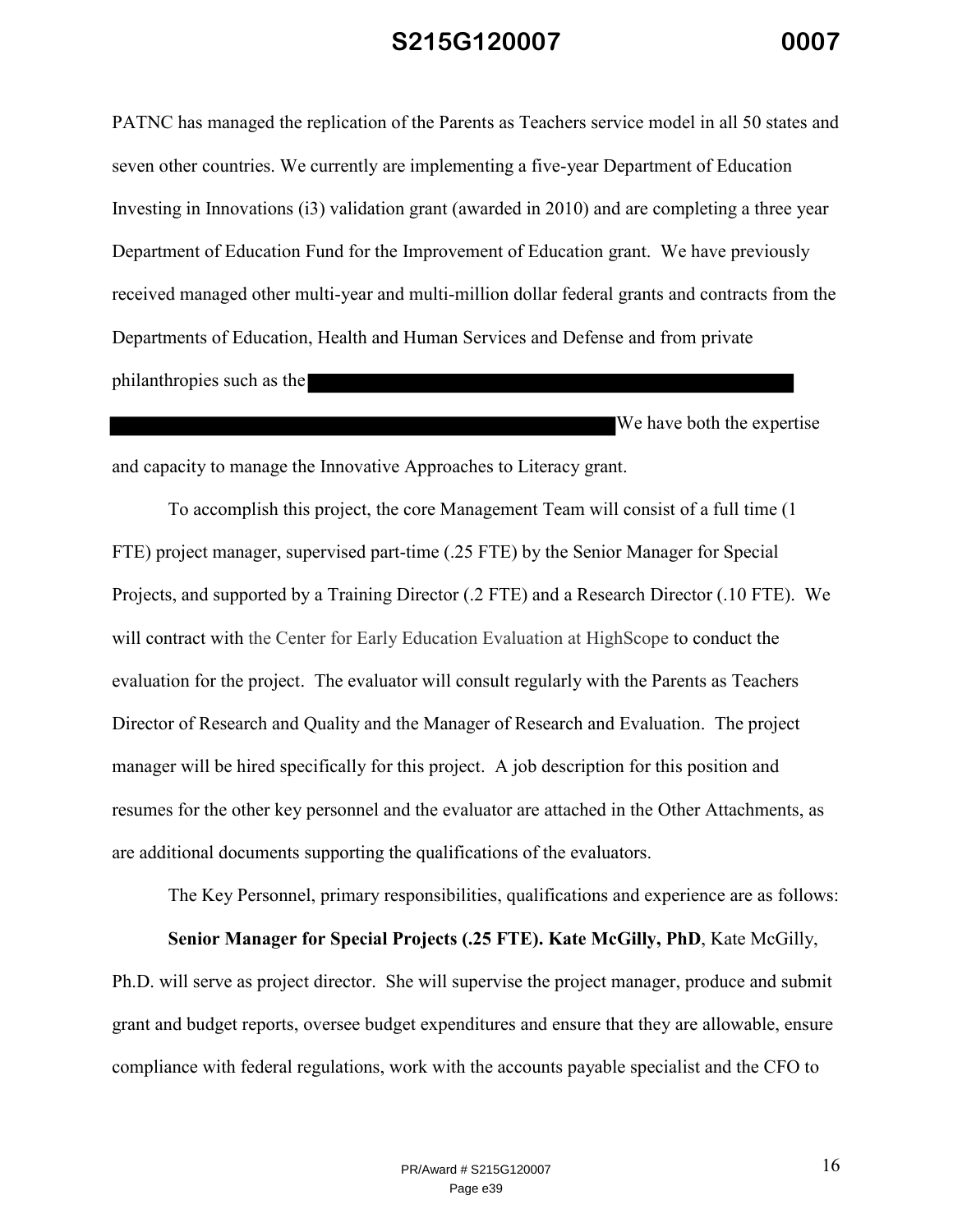support A-133 audits. She will serve as the main point of contact with federal program officer and grants officer. Dr. McGilly has 16+ years' experience managing grants and project at the National Center. She is responsible for monitoring and reporting on all federal grants and contracts. Currently these include a \$14 million dollar 2010 i3 validation grant and a Department of Education Fund for the Improvement of Education grant. She has managed multi-year and multi-million dollar grants and contracts from the U.S. Department of Health and Human Services and the Department of Defense. Dr. McGilly holds a doctorate in developmental psychology from Carnegie Mellon University

**Project Manager (1 FTE)** (to be hired). The project manager will be expected to have a Bachelors degree or Masters degree in education or related field, at minimum 3-5 years experience in literacy programming, experience with home visitation and early childhood education, project management experience, excellent oral and written communication skills, and strong organizational skills The project manager will be responsible for overseeing the project implementation. S/he will be the main point of contact with sites, will communicate expectations and timelines and will monitor progress, will ensure that training (literacy and OAE) and professional development is delivered, will assist the evaluator with data collection issues, will support the Senior Manager with producing grant reports, will work with PATNC program support staff to make sure technical assistance needs that have been identified are addressed.

**Director for Training, Curriculum and Program Innovations**. (0.2 FTE) Donna Hunt O'Brien will supervise the training manager. She will oversee the updating of the online literacy training and the conversion to new LMS platform, and will oversee the development of the bi-monthly professional development webinars. She also will deliver some of the content of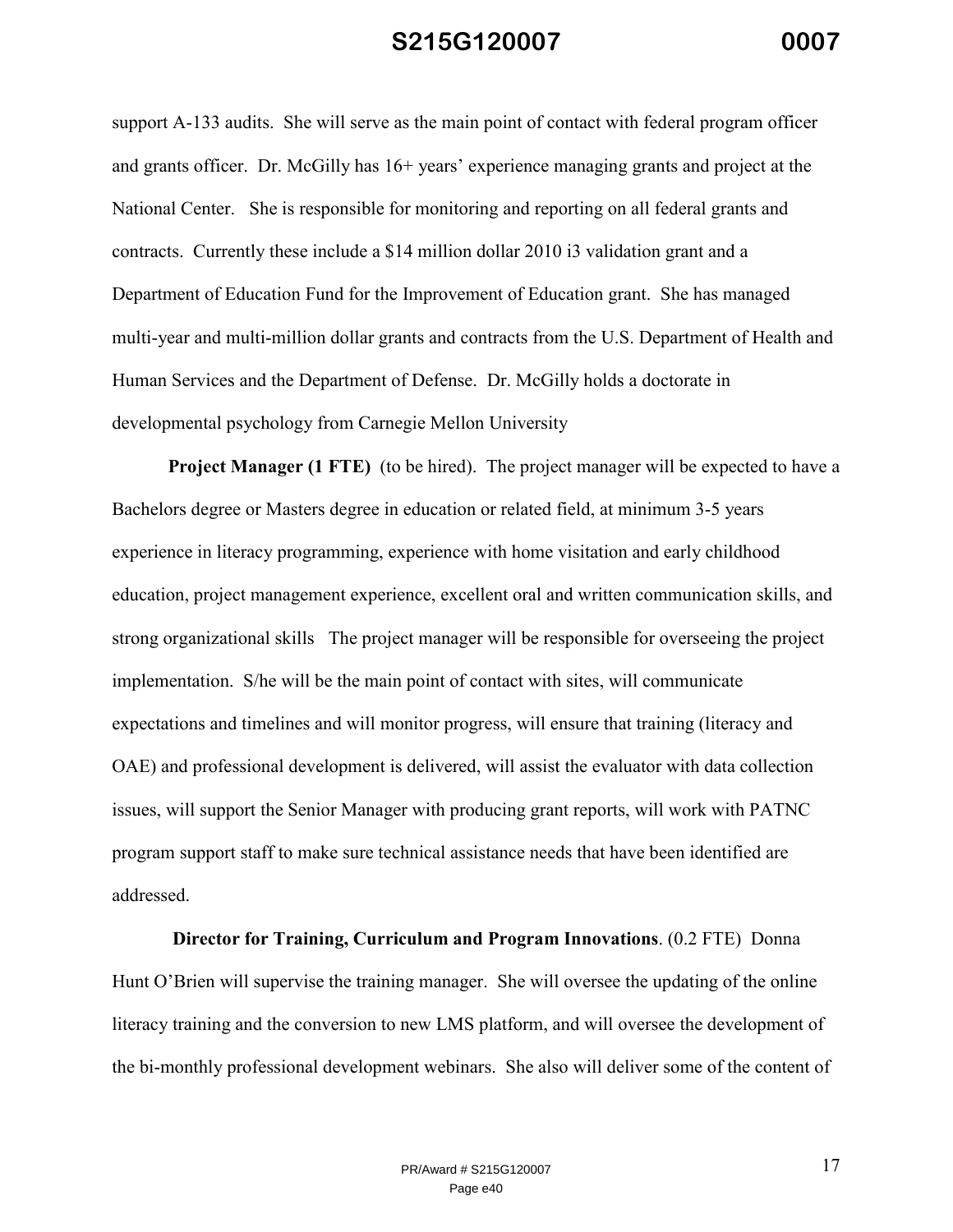the webinars. O'Brien has a bachelor's degree in Early Childhood Education and Child and Family Development from the University of Missouri, Columbia.

 **Director of Research and Quality.** (0.1 FTE). Karen Guskin, Ph.D will provide consultation and support to the evaluator throughout the project. She will also oversee the analyses of the quarterly Visit Tracker reports from the sites to identify potential quality of implementation issues and areas where sites are in need of technical assistance. Dr. Guskin has a Ph.D. in Developmental Psychology from Stanford University.

Additional project staff include:

- Training Manager (.15 FTE) to review and update the content of the online literacy training, do content development for the professional development webinars, and provide support to the sites on the use of the OAE instrument.
- Accounts Payable Specialist (.2 FTE) to assist with managing the accounting responsibilities associated with this grant. Ensuring necessary accounting practices are implemented to ensure a clean A-133 audit
- Manager of Research and Evaluation (.2 FTE) to support Director of Research and Quality, assisting with summarizing quarterly Visit Tracker reports to provide performance feedback and providing participating sites with Visit Tracker technical assistance to ensure correct reporting. She will also provide research support for the content of the online literacy training and professional development webinars.
- Chief Financial Officer (.1 FTE) will work closely with the Senior Manager for Special Projects and will supervise the Accounts Payable Specialist staff and will be responsible for drawing down grant funds and maintaining all financial records related to this project.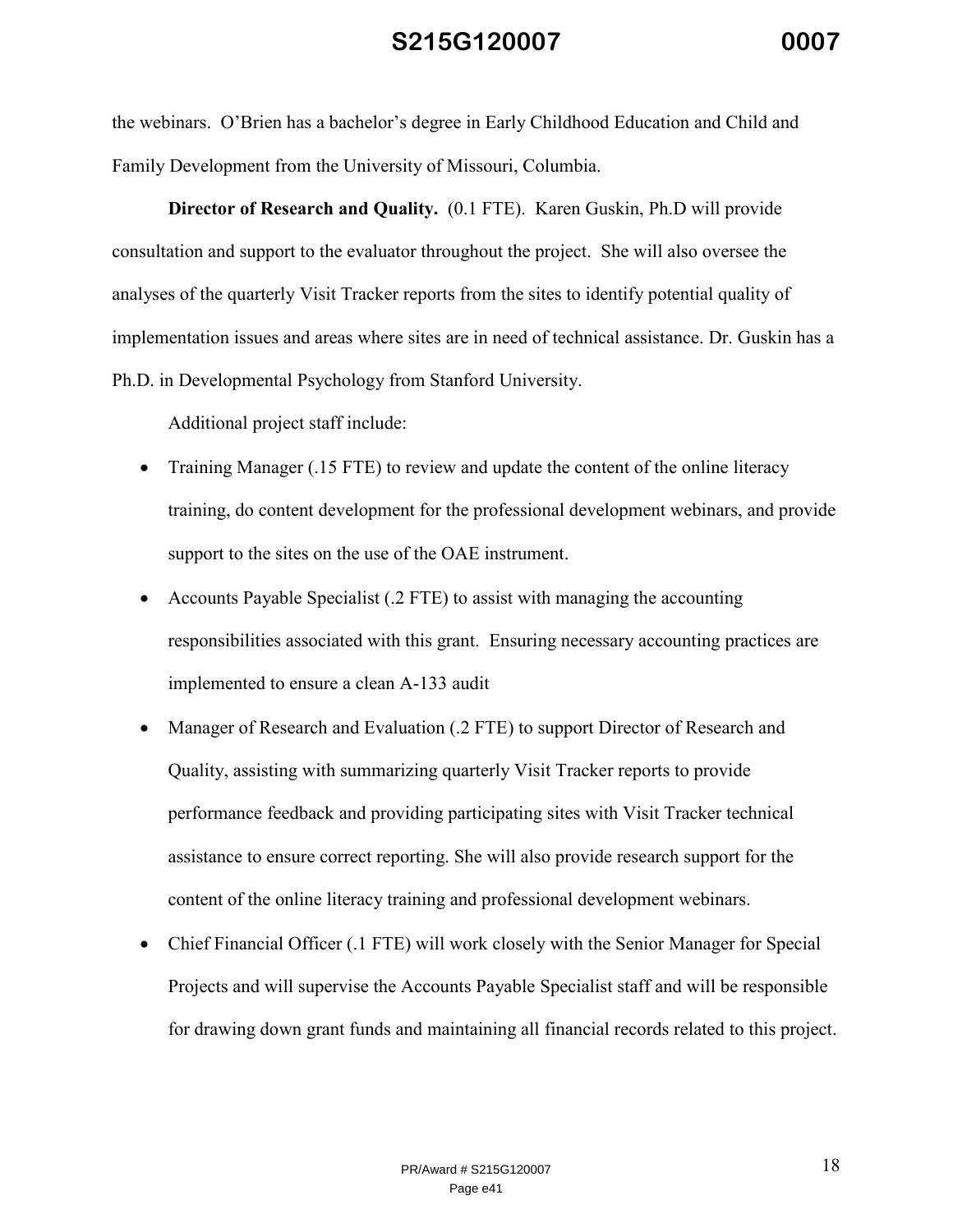The 2.2 FTEs budgeted for project management is consistent with the personnel costs associated with our other federal grants that have been similar in scope and size.

**Lead Evaluator**. Tomoko Wakabayashi, Ed.D., Director of the Center for Early Education Evaluation at HighScope, will will supervise staff, and work with HighScope's finance department to manage the budget. She will be the primary liaison with the Parents as Teachers National Center project staff and the partner sites. Dr. Wakabayashi has an Ed.D. in Human Development and Psychology from Harvard University Graduate School of Education and also holds a Ed.M in Human Development and Psychology from Harvard and M.A. in Child Study from Tufts University. Aside from her role as the Center Director, she is the Principal Investigator for the Michigan Department of Education funded Great Start Readiness Program Evaluation and Assistant Principal Investigator for the Institute for Education Sciences (IES) funded Numbers Plus Efficacy Study.

 The management plan includes numerous mechanisms for ensuring high-quality products and services from the proposed project. Most of these have already been described in the Project Design and Project Services sections. In sum, they include:

- Selecting programs to participate that can confirm that they are meeting essential requirements for model fidelity. Their most recent annual Affiliate Performance Report data will be reviewed to substantiate what the programs report
- Providing ongoing program support to address TA needs
- Providing high quality training and regular professional development focusing on promoting literacy
- Having quality assurance guidelines and blueprints for programs to follow to ensure quality of services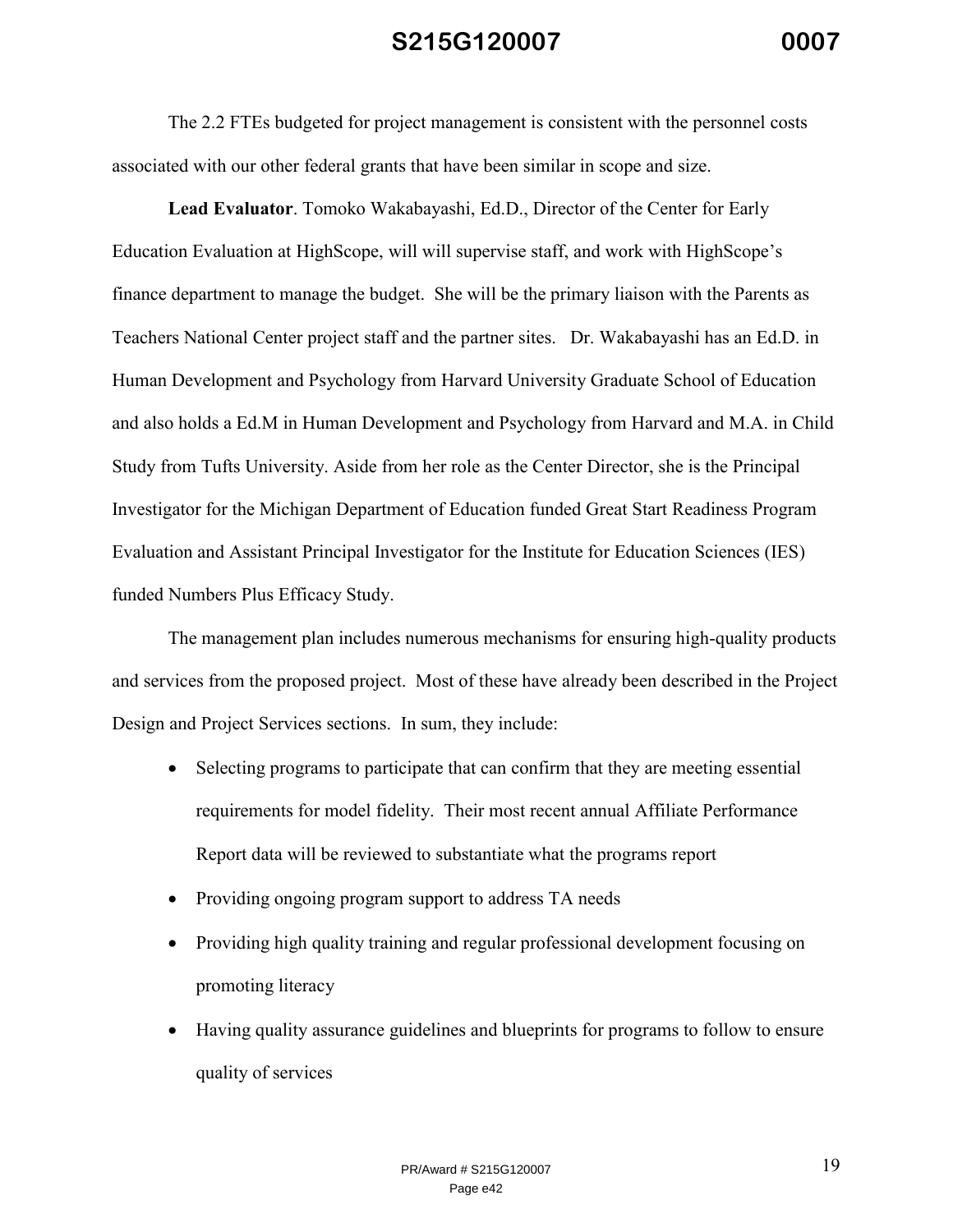- Linking payment of the program sites' honoraria to meeting performance benchmarks
- Collecting performance feedback mid-project
- Regularly reviewing Visit Tracker reports to validate that aspects of model fidelity are being adhered to
- Partnering with Imagination Library, which in known for distributing high-quality, age-appropriate books.
- Contracting with a very high quality evaluator, High Scope Educational Research Foundation, to ensure the quality of the evaluation component.

#### F. Project Evaluation

The proposed evaluation activities are designed to examine how the proposed innovative literacy approach of enhancing the Parents as Teachers home visiting model with the Imagination Library's book distribution program meets the goals, objectives and outcomes as set forth and illustrated in the logic model (see Other Attachments). The goals of the project are to:1) increase parent-child literacy activities among parents with children aged birth through 4 and 2) improve oral language skills of children 4 years of age.

 Data on home literacy activities and fidelity indicators (e.g., dosages and content of intervention) will be collected for all participating families. In accordance with the GPRA measure for this grant, the proposed evaluation will examine the percentage of 4-year-old children participating in the project who achieve significant gains in oral language skills.

#### **Methods**

Participants. The project evaluation includes both an overall evaluation of all the participating children as well as a focal evaluation of a subgroup of the participating children.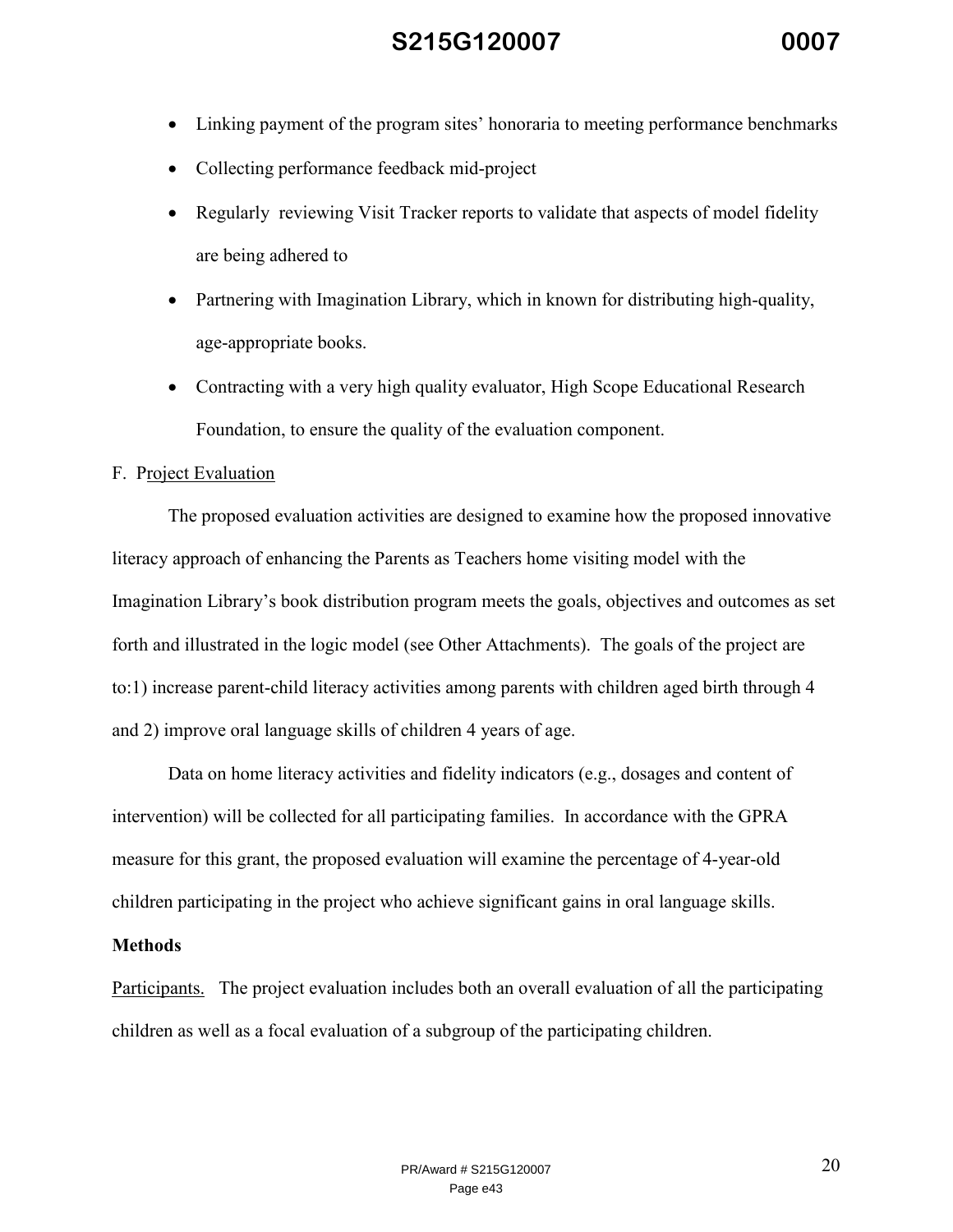In the overall evaluation, we will recruit 2,000 children ages 3;6 or less from families who are already or newly enrolled in Parents as Teachers affiliates in 5 states and who will receive the enhanced programming including the Imagination Library program.

For the focal evaluation, a subgroup of families and their children ages 2;6 to 3;5 at the beginning of the project will be recruited to participate. We anticipate this number to be 400 children distributed across five states.

#### Data Collection.

<u>.</u>

**Overall Evaluation.** The following data will be collected from all enrolled families who consent to participate in the evaluation:

- Parent/Child Demographics
- Date of enrollment
- Home Literacy Checklist

 As a part of the project, parent educators will be trained to complete the Home Literacy Checklist. The checklist will contain questions that parent educators will ask parents about frequency of reading, use of dialogic reading, number of age-appropriate books in the homes, additional purchase of books, use of library, and other language/literacy related activities. The checklist will be developed based on parent surveys used in the National Household Education Surveys Program of  $2007^{13}$ , the FACE (The Family and Child Education Program) impact study, and the 2003 Imagination Library evaluation conducted by HighScope. Parent surveys have been reliably used to collect information about home literacy activities. The checklist will be

<sup>13</sup> O'Donnell, K. (2008). *Parents' Reports of the School Readiness of Young Children from the National House hold Education Surveys Program of 2007* (NCES 2008-051). Washington, DC: U.S. Department of Education, NCES.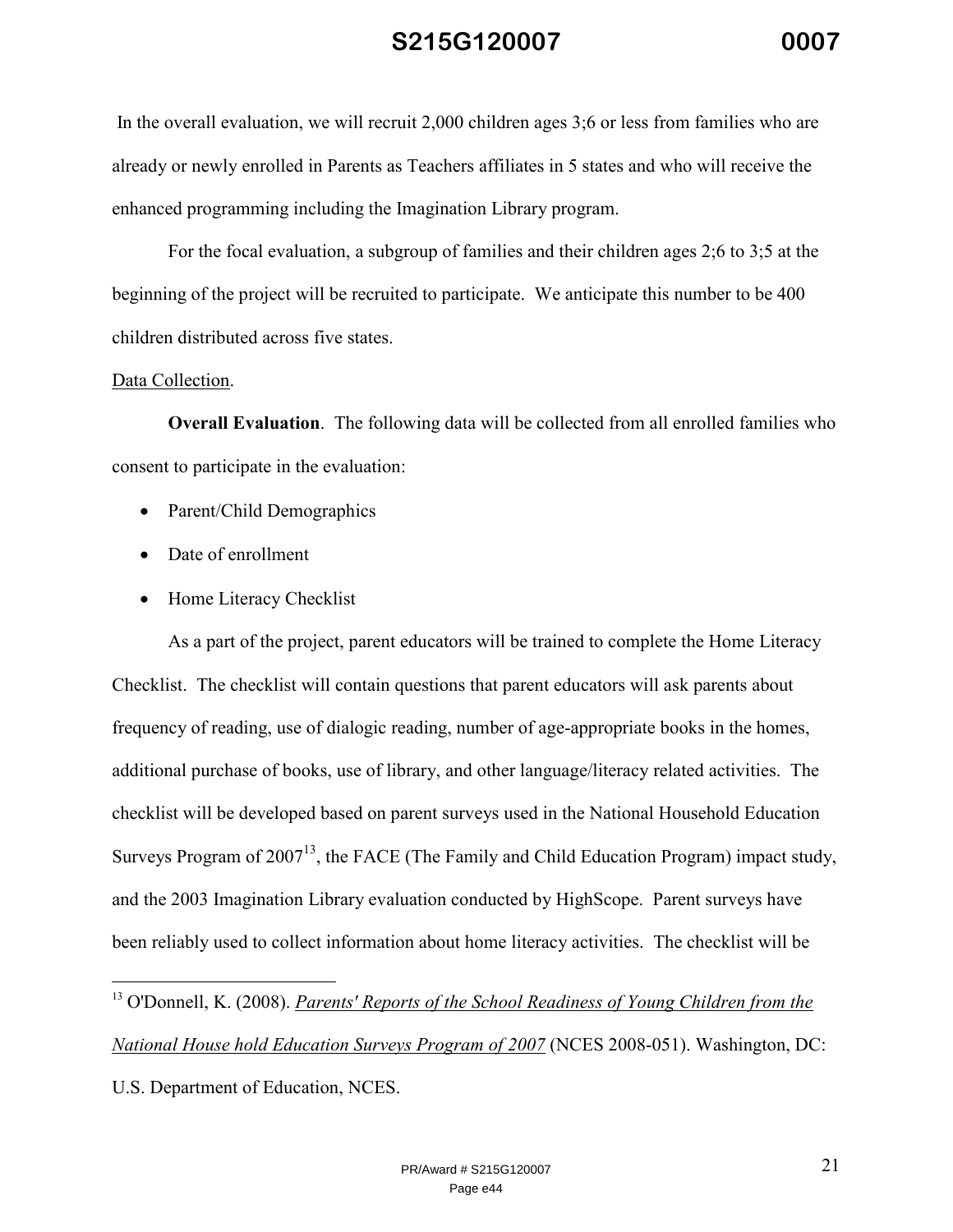completed three times with all participating families—at the beginning of Year 1 and Year 2, and the end of Year 2. For the 1600 families not part of the focal evaluation, the Home Literacy Checklist will be completed by parent educators all three times. For families selected to participate in the focal evaluation, the Checklist will be completed by trained child assessors at 2 of the 3 time points (beginning of Year 1 and the end of Year 2 together with child assessments). The parent educator will complete the Checklist once (at the beginning of Year 2).

An experienced researcher will conduct five focus groups at the end of the project. Each focus group will involve 10 parents randomly chosen from among the multiple participating sites. Sites will be chosen to represent the diverse families served by the project (e.g. Spanishspeaking, urban/rural, etc.). Parents will provide feedback on their experiences with the program. The results will provide in-depth qualitative data on implementation and perceived outcomes of the program.

**Focal Evaluation.** Additional data will be collected from a subset of 400 families whose children are between the ages of 2;6 and 3;5 at the beginning of the project) and who consent to participate in the evaluation:

- Woodcock-Johnson-III Normative Update Test of Cognitive Abilities (Extended Oral Language)—Test 3, story recall subtest; Test 4 Understanding Directions, Test 14 Picture Vocabulary, and Test 15 Oral Comprehension.
- Home Literacy Checklist

 Woodcock-Johnson III will be used to assess children's oral language skills. WJ-III is a norm-referenced, individually administered ability and achievement test which is both valid and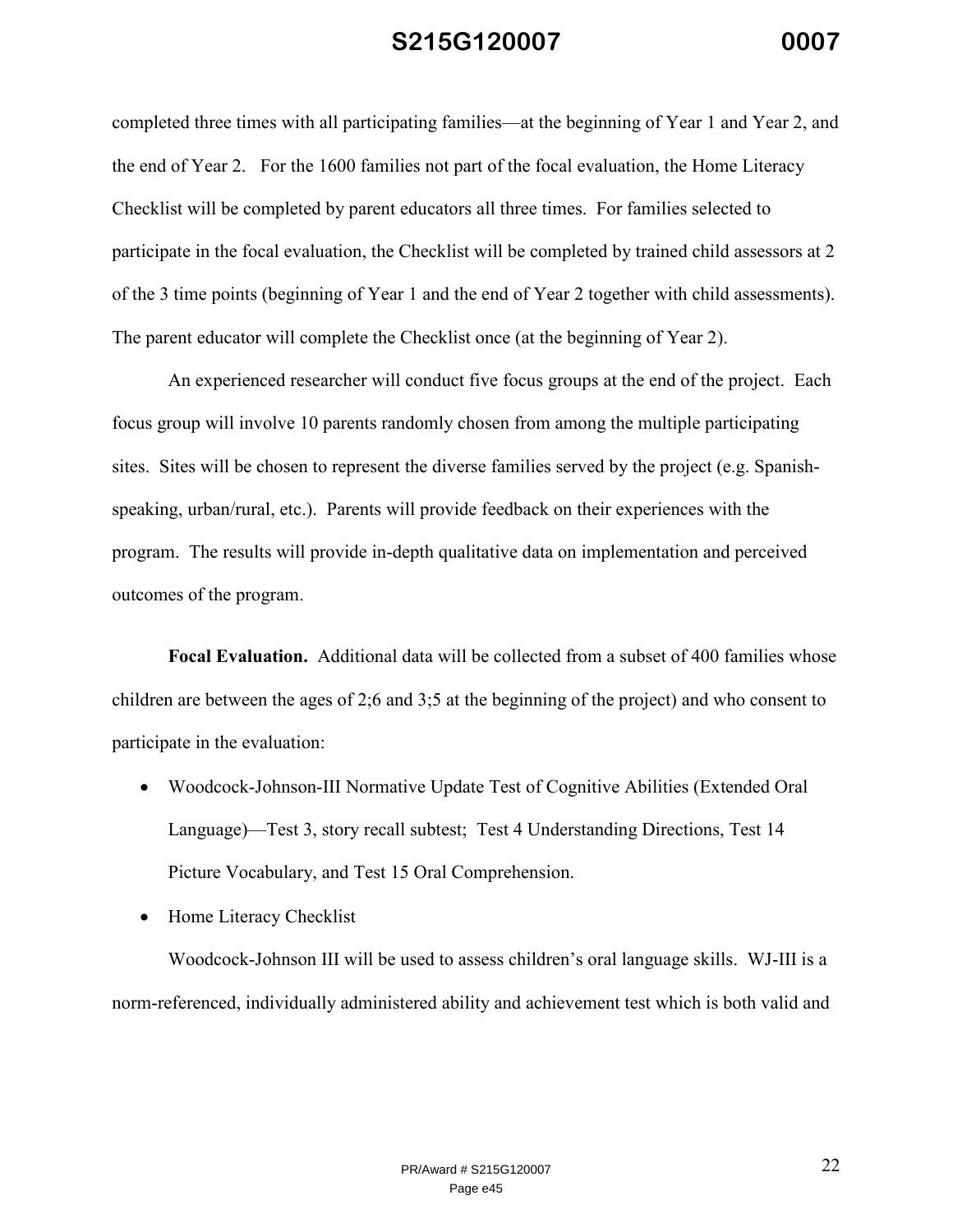reliable.<sup>14</sup> Widely used in early childhood evaluations (for children age 2 and above), it provides age-based or grade-based norm-referenced individual test and broad ability and achievement scores. The subscales chosen is a comprehensive set of norm-referenced tests for measuring extended oral language skills, and is estimated to take about 5 minutes to administer.<sup>15</sup> The WJ-III has good evidence of internal consistency (above r=.8 for all scales), reliability (test-retest for extended oral language measures after less than one year  $r=0.90$ , and validity (McGrew  $\&$ Woodcock, 2001). The achievement subtests have a mean of 100 and a standard deviation of 15. A Spanish version of WJ-III will be used for Spanish-speaking participants.

Children will be assessed by trained child assessors at the beginning of the project, and at the end of the project. No new children will be added once the sample is chosen. All efforts will be made to follow children and families who drop out of the program during the project. Children's assessment outcomes will be compared to the national standards/norms, as indicated in the measurement tools chosen. We therefore conceptualize the success of the proposed innovative literacy program in terms of children's gains in standardized scores as compared with a nationally representative sample, at the beginning of the project (at age 2) and the end of the project (at age 4).

For the focal evaluation families, the Home Literacy Checklist will be completed by the trained child assessors at 2 of the 3 time points (beginning of Year 1 and the end of Year 2

<sup>15</sup> http://www.riverpub.com/products/wjIIICognitive/index.html

-

<sup>14</sup> Woodcock, R. W., McGrew, K. S., & Mather, N. (2001b). *Woodcock-Johnson III tests of achievement*. Itasca, IL: Riverside Publishing.

Woodcock, R. W., Munoz-Sandoval, A. F., McGrew, K. S., & Mather, N. (2005). *Bateria III Woodcock-Munoz*. Itasca, IL: The Riverside Publishing Company.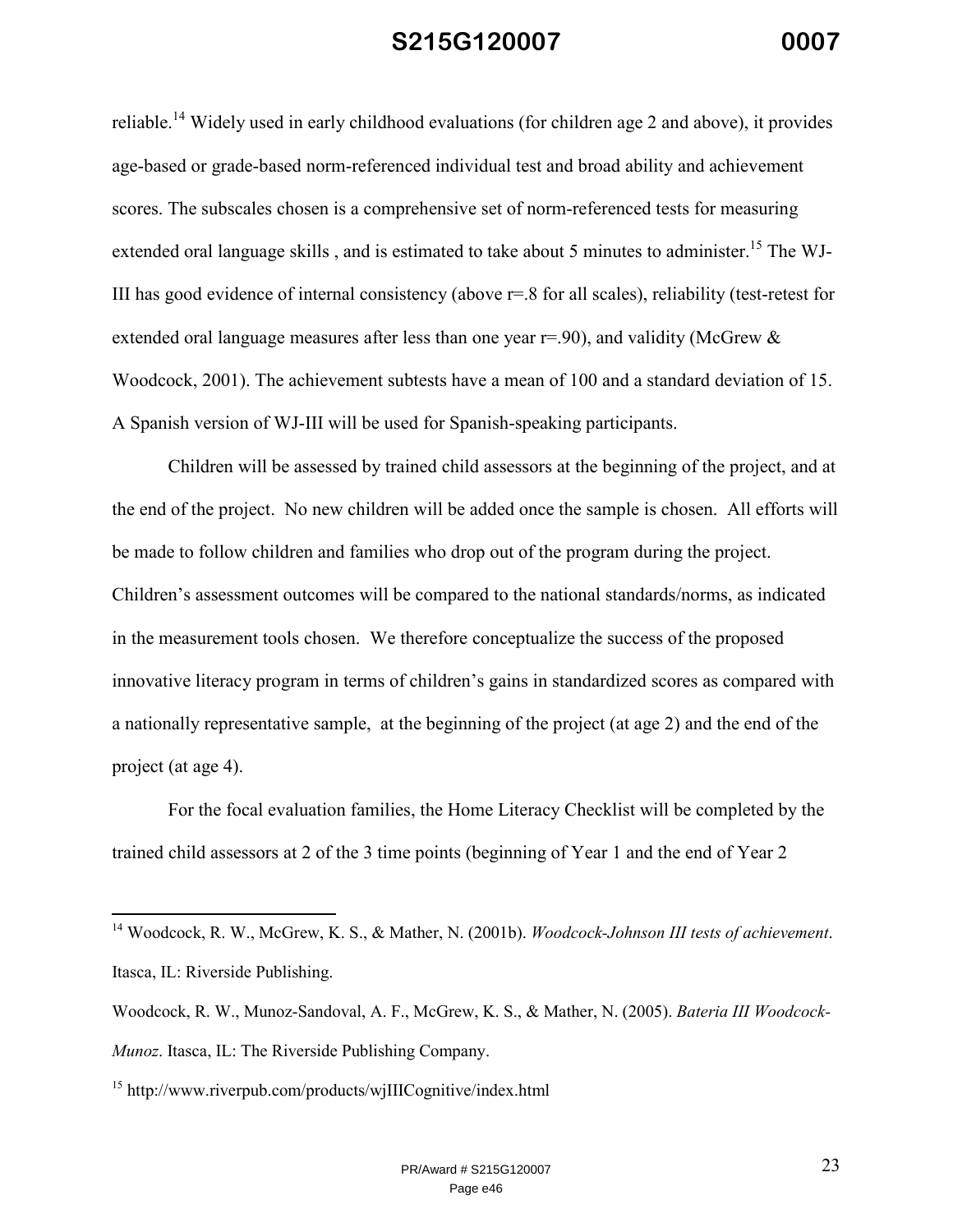together with child assessments), at the same time they complete the child assessments. The parent educator will complete the Checklist once, at the beginning of Year 2.

 Quality and Fidelity of Implementation. In order to better understand the impact of the proposed approach, we will examine the fidelity of the project design as implemented across sites. In any program evaluation, it is common that the results of a well-intended evaluation cannot be reliably interpreted because of variability in the implementation of a program. In order to address this, quality and level of implementation will be measured and monitored (see logic model in Other Attachment). We will measure the following fidelity indicators:

- Percent of parent educators receiving the online literacy training and literacy-related professional development webinars
- Percent of literacy-related personal visits and group connections completed as intended (numbers offered, numbers attended, duration, literacy content)
- Percent of children screened for language related delays
- Percent of participants receiving intended number of Imagination Library books.

 Data on the above fidelity indicators will be obtained three times—at the beginning of Year 1 and 2, and at the end of Year 2.

### **Data Analysis**

Analysis will be conducted to answer the following research questions:

- Is the treatment implemented as designed?
- Do parents report increase in knowledge and practices surrounding home literacy activities?
- Do children's oral language skills from ages 2 to 4 show greater gains, compared to national norms?